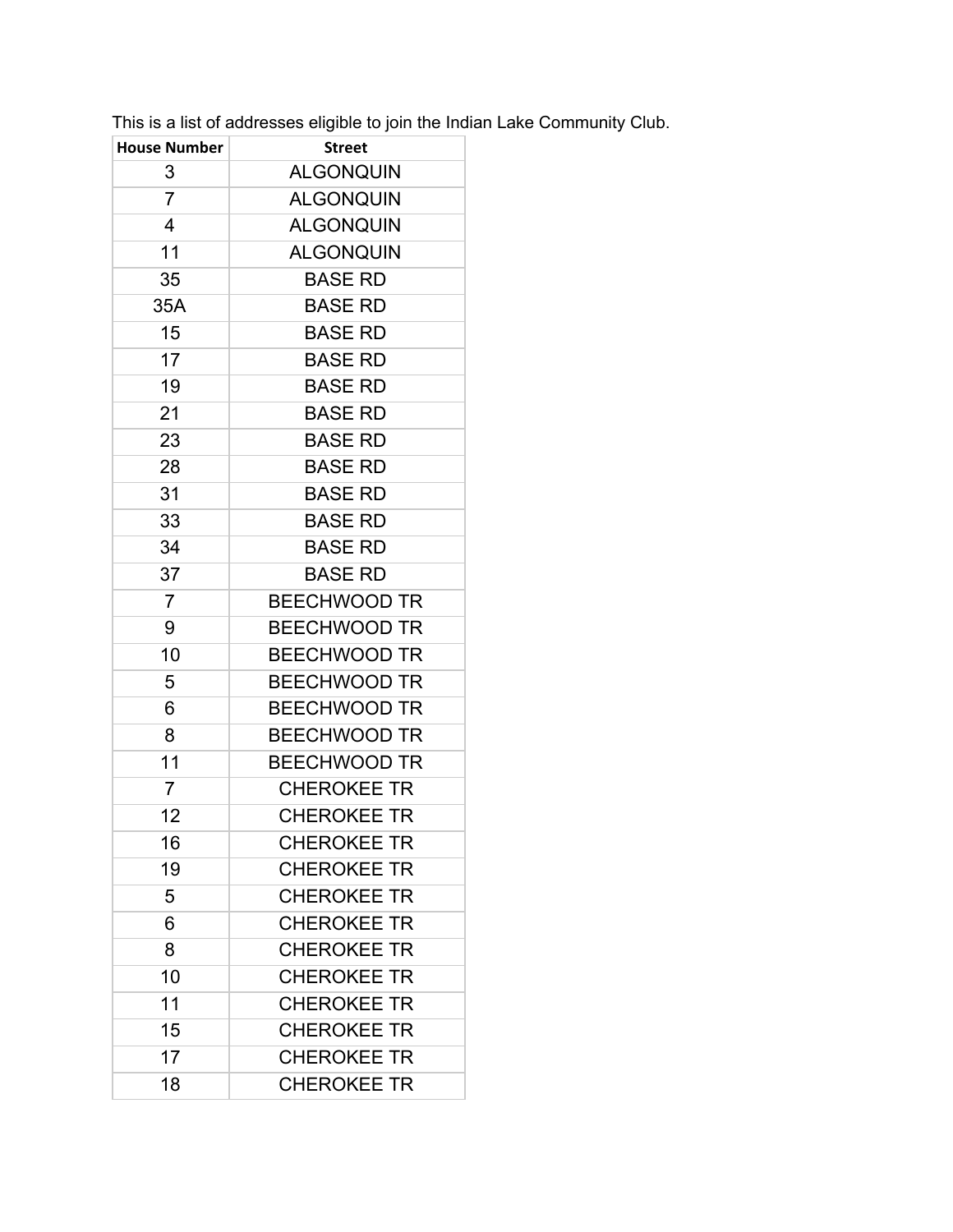| 21             | <b>CHEROKEE TR</b>  |
|----------------|---------------------|
| 22             | <b>CHEROKEE TR</b>  |
| 25             | <b>CHEROKEE TR</b>  |
| 10             | <b>CHERRY TR</b>    |
| 15             | <b>CHERRY TR</b>    |
| 5              | <b>CHERRY TR</b>    |
| 8              | <b>CHERRY TR</b>    |
| 9              | <b>CHERRY TR</b>    |
| 10             | <b>CHERRY TR</b>    |
| 11             | <b>CHERRY TR</b>    |
| 14             | <b>CHERRY TR</b>    |
| 12             | <b>CHESTNUT E</b>   |
| 15             | <b>CHESTNUT E</b>   |
| 20             | <b>CHESTNUT E</b>   |
| 27             | <b>CHESTNUT E</b>   |
| 28             | <b>CHESTNUT E</b>   |
| 34             | <b>CHESTNUT E</b>   |
| 3              | <b>CHESTNUT E</b>   |
| 4              | <b>CHESTNUT E</b>   |
| $\overline{7}$ | <b>CHESTNUT E</b>   |
| 11             | <b>CHESTNUT E</b>   |
| 16             | <b>CHESTNUT E</b>   |
| 21             | <b>CHESTNUT E</b>   |
| 24             | <b>CHESTNUT E</b>   |
| 31             | <b>CHESTNUT E</b>   |
| 35             | <b>CHESTNUT E</b>   |
| 36             | <b>CHESTNUT E</b>   |
| 37             | <b>CHESTNUT E</b>   |
| 38             | <b>CHESTNUT E</b>   |
| 81             | <b>CHESTNUT W</b>   |
| 83             | <b>CHESTNUT W</b>   |
| 85             | <b>CHESTNUT W</b>   |
| 93             | <b>CHESTNUT W</b>   |
| 12             | <b>CHESTNUT W</b>   |
| 4              | <b>CLIFFSIDE TR</b> |
| 6              | <b>CLIFFSIDE TR</b> |
| 8              | <b>CLIFFSIDE TR</b> |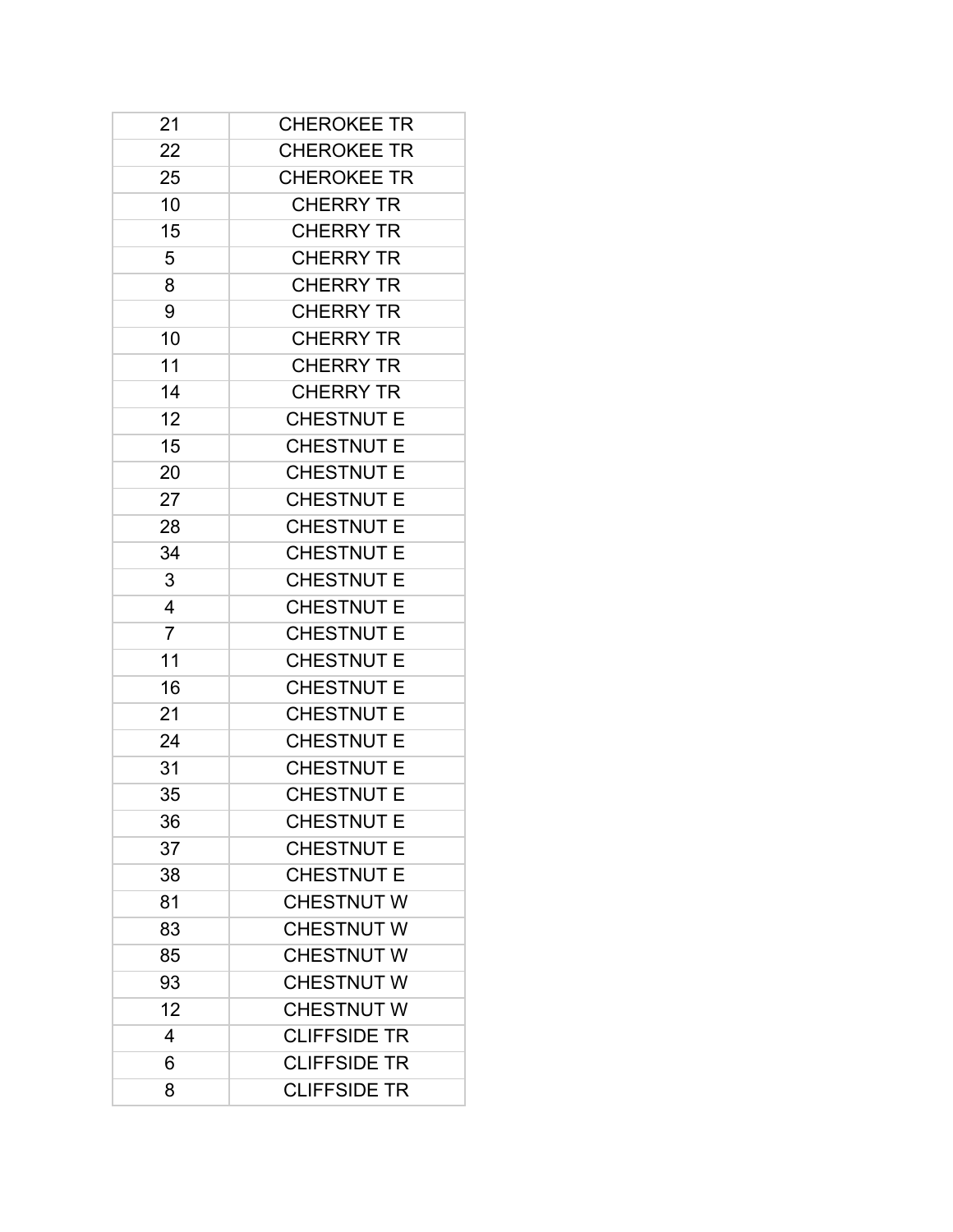| 11             | <b>CLIFFSIDE TR</b> |
|----------------|---------------------|
| 20             | <b>CLIFFSIDE TR</b> |
| 21             | <b>CLIFFSIDE TR</b> |
| 22             | <b>CLIFFSIDE TR</b> |
| 26             | <b>CLIFFSIDE TR</b> |
| 31             | <b>CLIFFSIDE TR</b> |
| 34             | <b>CLIFFSIDE TR</b> |
| 39             | <b>CLIFFSIDE TR</b> |
| 40             | <b>CLIFFSIDE TR</b> |
| 45             | <b>CLIFFSIDE TR</b> |
| 49             | <b>CLIFFSIDE TR</b> |
| 54             | <b>CLIFFSIDE TR</b> |
| 60             | <b>CLIFFSIDE TR</b> |
| 62             | <b>CLIFFSIDE TR</b> |
| 66             | <b>CLIFFSIDE TR</b> |
| 71             | <b>CLIFFSIDE TR</b> |
| $\overline{2}$ | <b>CLIFFSIDE TR</b> |
| $\overline{7}$ | <b>CLIFFSIDE TR</b> |
| 9              | <b>CLIFFSIDE TR</b> |
| 12             | <b>CLIFFSIDE TR</b> |
| 13             | <b>CLIFFSIDE TR</b> |
| 14             | <b>CLIFFSIDE TR</b> |
| 15             | <b>CLIFFSIDE TR</b> |
| 16             | <b>CLIFFSIDE TR</b> |
| 18             | <b>CLIFFSIDE TR</b> |
| 19             | <b>CLIFFSIDE TR</b> |
| 23             | <b>CLIFFSIDE TR</b> |
| 24             | <b>CLIFFSIDE TR</b> |
| 27             | <b>CLIFFSIDE TR</b> |
| 28             | <b>CLIFFSIDE TR</b> |
| 29             | <b>CLIFFSIDE TR</b> |
| 32             | <b>CLIFFSIDE TR</b> |
| 33             | <b>CLIFFSIDE TR</b> |
| 36             | <b>CLIFFSIDE TR</b> |
| 42             | <b>CLIFFSIDE TR</b> |
| 43             | <b>CLIFFSIDE TR</b> |
| 44             | <b>CLIFFSIDE TR</b> |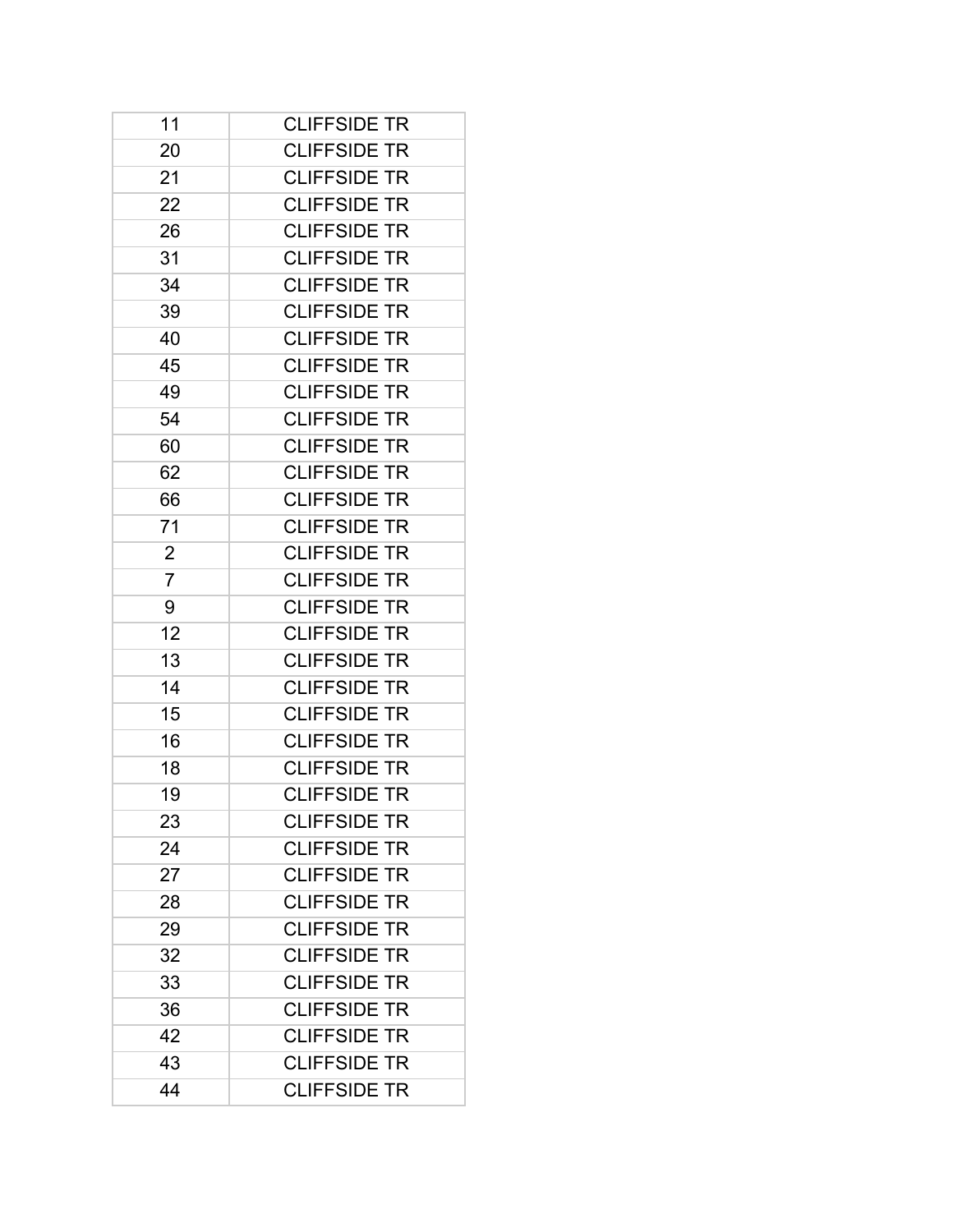| 46             | <b>CLIFFSIDE TR</b> |
|----------------|---------------------|
| 50             | <b>CLIFFSIDE TR</b> |
| 53             | <b>CLIFFSIDE TR</b> |
| 55             | <b>CLIFFSIDE TR</b> |
| 56             | <b>CLIFFSIDE TR</b> |
| 58             | <b>CLIFFSIDE TR</b> |
| 61             | <b>CLIFFSIDE TR</b> |
| 64             | <b>CLIFFSIDE TR</b> |
| 67             | <b>CLIFFSIDE TR</b> |
| 68             | <b>CLIFFSIDE TR</b> |
| 72             | <b>CLIFFSIDE TR</b> |
| 74             | <b>CLIFFSIDE TR</b> |
| 39A            | <b>CLIFFSIDE TR</b> |
| 39B            | <b>CLIFFSIDE TR</b> |
| 9              | <b>COMANCHE TR</b>  |
| 14             | <b>COMANCHE TR</b>  |
| 15             | <b>COMANCHE TR</b>  |
| 17             | <b>COMANCHE TR</b>  |
| 19             | <b>COMANCHE TR</b>  |
| 21             | <b>COMANCHE TR</b>  |
| 25             | <b>COMANCHE TR</b>  |
| 26             | <b>COMANCHE TR</b>  |
| 39             | <b>COMANCHE TR</b>  |
| 43             | <b>COMANCHE TR</b>  |
| 1              | <b>COMANCHE TR</b>  |
| 7              | <b>COMANCHE TR</b>  |
| 10             | <b>COMANCHE TR</b>  |
| 18             | <b>COMANCHE TR</b>  |
| 20             | <b>COMANCHE TR</b>  |
| 23             | <b>COMANCHE TR</b>  |
| 41             | <b>COMANCHE TR</b>  |
| 45             | <b>COMANCHE TR</b>  |
| 47             | <b>COMANCHE TR</b>  |
| 49             | <b>COMANCHE TR</b>  |
| 5              | <b>DELAWARE TR</b>  |
| $\overline{7}$ | <b>DELAWARE TR</b>  |
| 13             | <b>DELAWARE TR</b>  |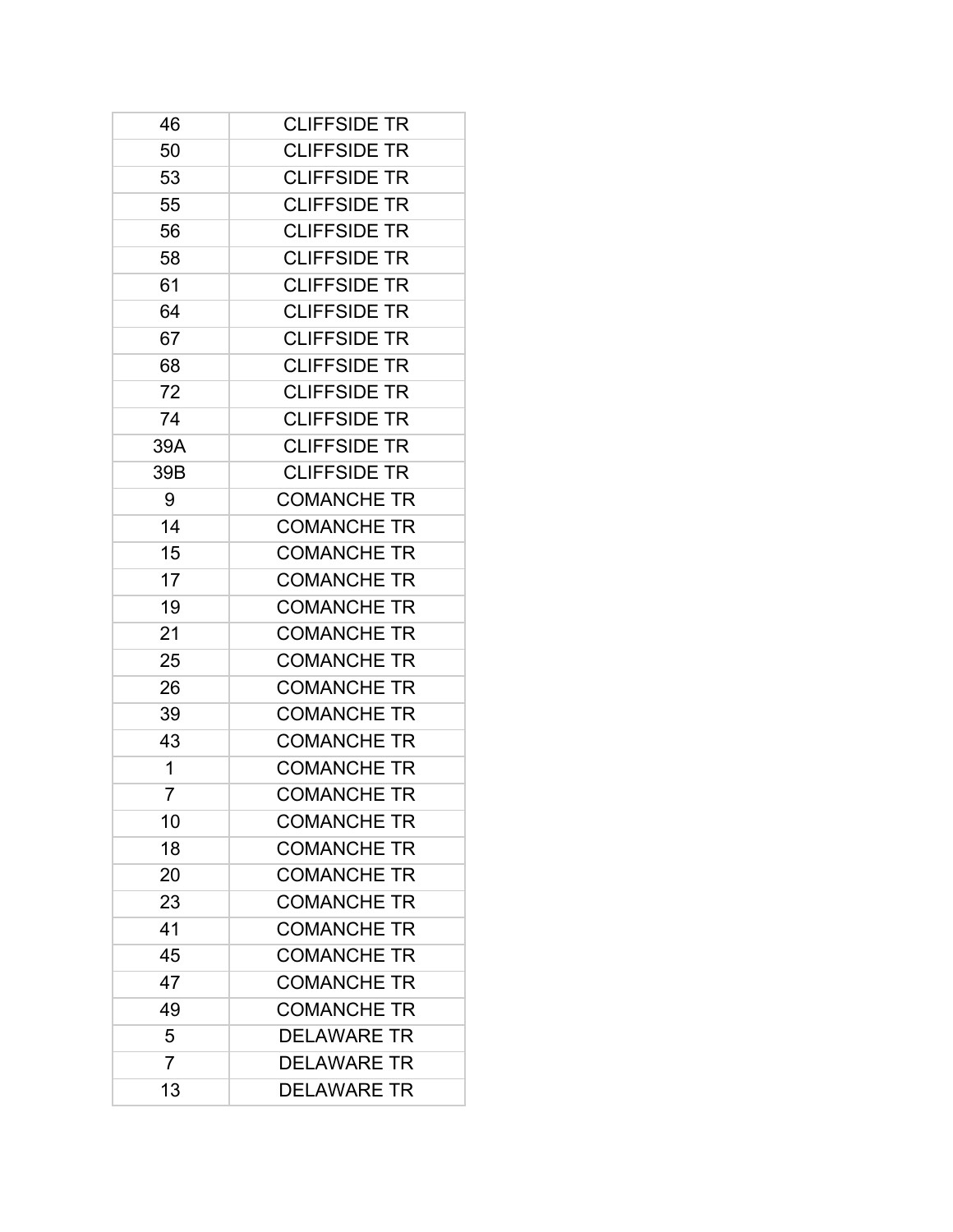| 15 | <b>DELAWARE TR</b>   |
|----|----------------------|
| 17 | <b>DELAWARE TR</b>   |
| 19 | <b>DELAWARE TR</b>   |
| 25 | <b>DELAWARE TR</b>   |
| 11 | <b>DELAWARE TR</b>   |
| 21 | <b>DELAWARE TR</b>   |
| 23 | <b>DELAWARE TR</b>   |
| 27 | <b>DELAWARE TR</b>   |
| 4  | <b>EAST SHORE RD</b> |
| 8  | <b>EAST SHORE RD</b> |
| 12 | <b>EAST SHORE RD</b> |
| 16 | <b>EAST SHORE RD</b> |
| 19 | <b>EAST SHORE RD</b> |
| 22 | <b>EAST SHORE RD</b> |
| 23 | <b>EAST SHORE RD</b> |
| 25 | <b>EAST SHORE RD</b> |
| 26 | <b>EAST SHORE RD</b> |
| 27 | <b>EAST SHORE RD</b> |
| 28 | <b>EAST SHORE RD</b> |
| 29 | <b>EAST SHORE RD</b> |
| 31 | <b>EAST SHORE RD</b> |
| 35 | <b>EAST SHORE RD</b> |
| 37 | <b>EAST SHORE RD</b> |
| 39 | <b>EAST SHORE RD</b> |
| 40 | <b>EAST SHORE RD</b> |
| 41 | <b>EAST SHORE RD</b> |
| 42 | <b>EAST SHORE RD</b> |
| 44 | <b>EAST SHORE RD</b> |
| 45 | <b>EAST SHORE RD</b> |
| 46 | <b>EAST SHORE RD</b> |
| 50 | <b>EAST SHORE RD</b> |
| 53 | <b>EAST SHORE RD</b> |
| 54 | <b>EAST SHORE RD</b> |
| 56 | <b>EAST SHORE RD</b> |
| 57 | <b>EAST SHORE RD</b> |
| 58 | <b>EAST SHORE RD</b> |
| 61 | <b>EAST SHORE RD</b> |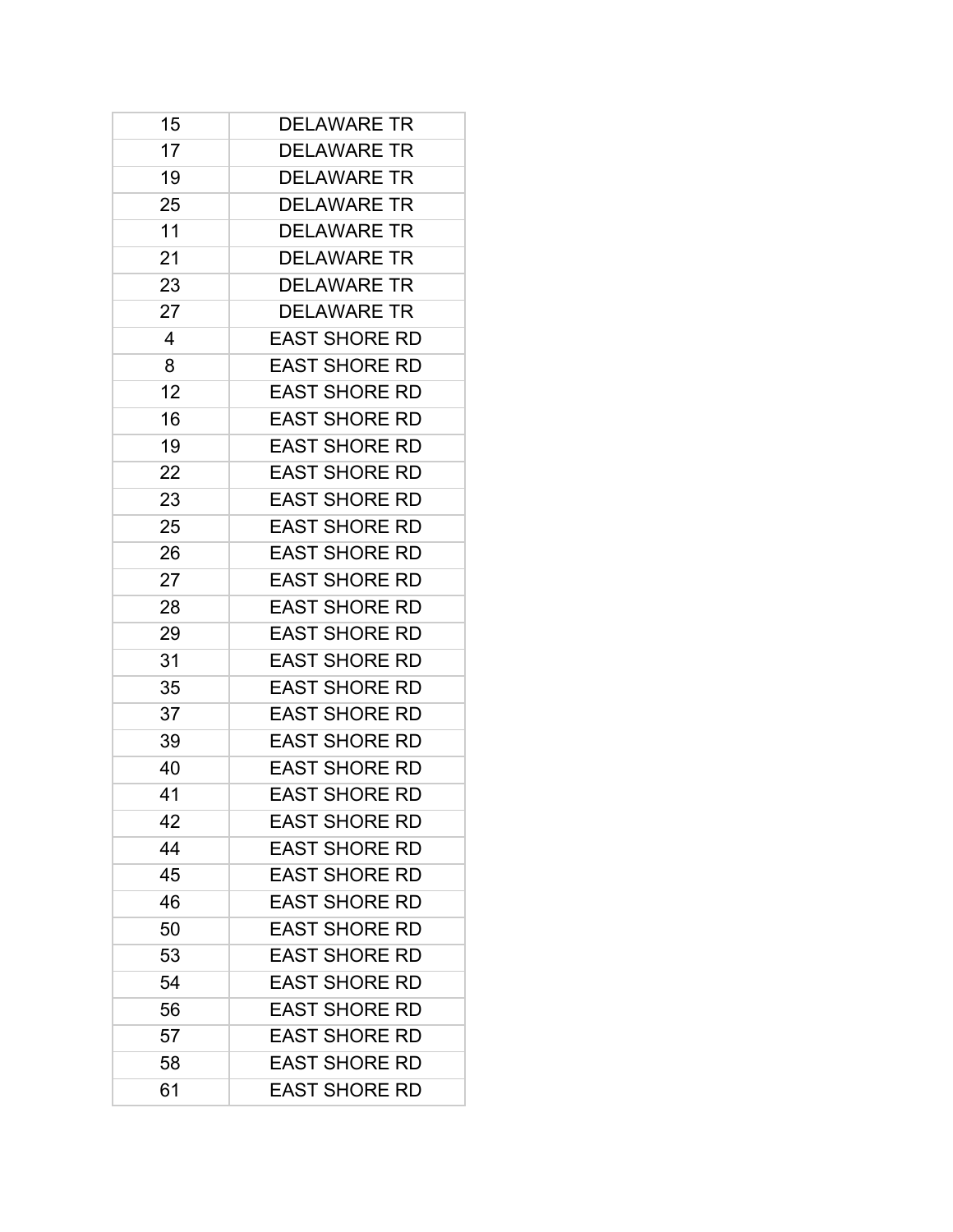| 63  | <b>EAST SHORE RD</b> |
|-----|----------------------|
| 64  | <b>EAST SHORE RD</b> |
| 67  | <b>EAST SHORE RD</b> |
| 69  | <b>EAST SHORE RD</b> |
| 71  | <b>EAST SHORE RD</b> |
| 78  | <b>EAST SHORE RD</b> |
| 84  | <b>EAST SHORE RD</b> |
| 86  | <b>EAST SHORE RD</b> |
| 88  | <b>EAST SHORE RD</b> |
| 93  | <b>EAST SHORE RD</b> |
| 94  | <b>EAST SHORE RD</b> |
| 95  | <b>EAST SHORE RD</b> |
| 97  | <b>EAST SHORE RD</b> |
| 98  | <b>EAST SHORE RD</b> |
| 99  | <b>EAST SHORE RD</b> |
| 100 | <b>EAST SHORE RD</b> |
| 101 | <b>EAST SHORE RD</b> |
| 104 | <b>EAST SHORE RD</b> |
| 106 | <b>EAST SHORE RD</b> |
| 107 | <b>EAST SHORE RD</b> |
| 110 | <b>EAST SHORE RD</b> |
| 111 | <b>EAST SHORE RD</b> |
| 112 | <b>EAST SHORE RD</b> |
| 114 | <b>EAST SHORE RD</b> |
| 116 | <b>EAST SHORE RD</b> |
| 119 | <b>EAST SHORE RD</b> |
| 120 | <b>EAST SHORE RD</b> |
| 121 | <b>EAST SHORE RD</b> |
| 125 | <b>EAST SHORE RD</b> |
| 127 | <b>EAST SHORE RD</b> |
| 128 | <b>EAST SHORE RD</b> |
| 129 | <b>EAST SHORE RD</b> |
| 133 | <b>EAST SHORE RD</b> |
| 134 | <b>EAST SHORE RD</b> |
| 135 | <b>EAST SHORE RD</b> |
| 136 | <b>EAST SHORE RD</b> |
| 137 | <b>EAST SHORE RD</b> |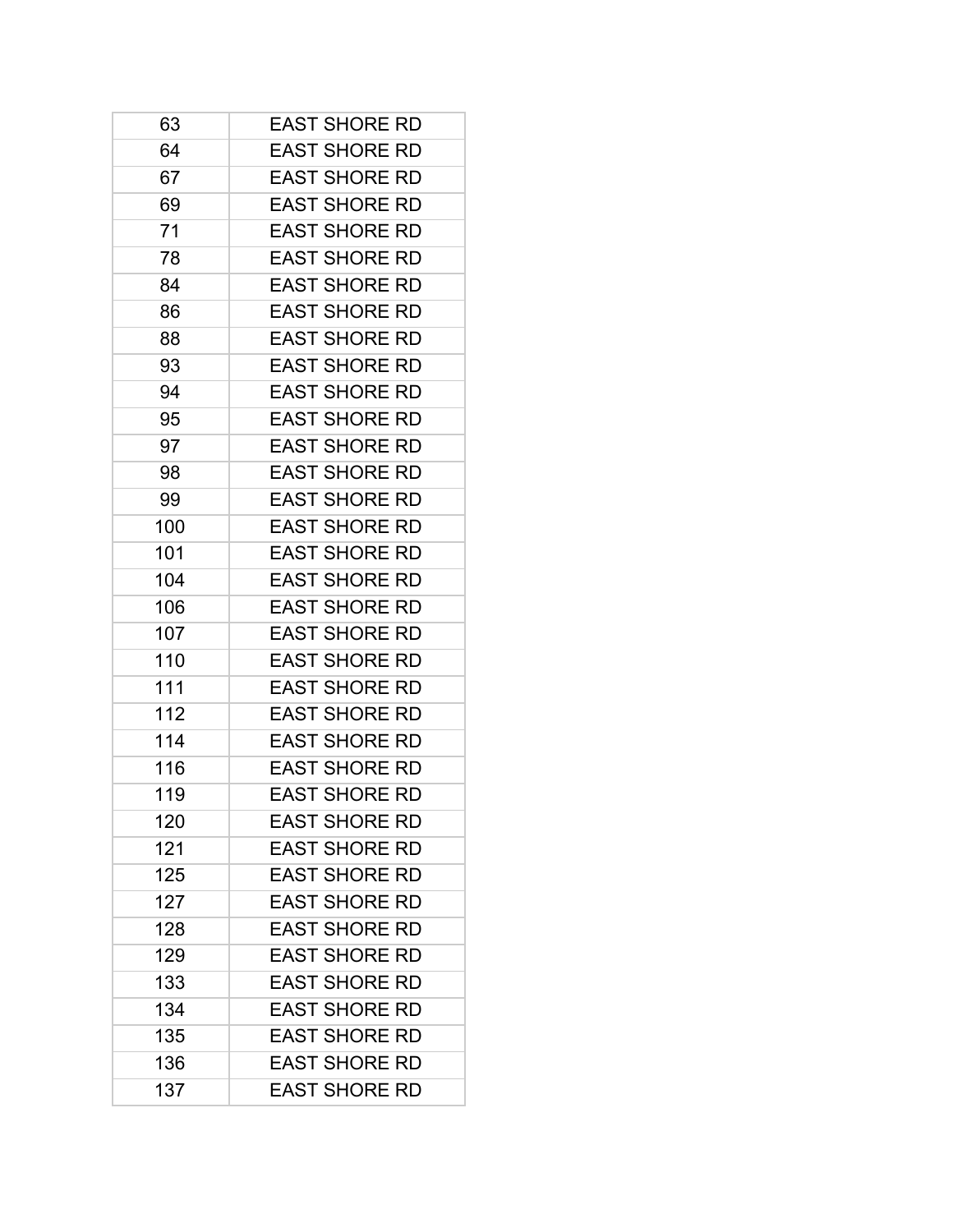| 141 | <b>EAST SHORE RD</b> |
|-----|----------------------|
| 21  | <b>EAST SHORE RD</b> |
| 24  | <b>EAST SHORE RD</b> |
| 30  | <b>EAST SHORE RD</b> |
| 36  | <b>EAST SHORE RD</b> |
| 43  | <b>EAST SHORE RD</b> |
| 51  | <b>EAST SHORE RD</b> |
| 62  | <b>EAST SHORE RD</b> |
| 74  | <b>EAST SHORE RD</b> |
| 76  | <b>EAST SHORE RD</b> |
| 102 | <b>EAST SHORE RD</b> |
| 105 | <b>EAST SHORE RD</b> |
| 109 | <b>EAST SHORE RD</b> |
| 115 | <b>EAST SHORE RD</b> |
| 118 | <b>EAST SHORE RD</b> |
| 124 | <b>EAST SHORE RD</b> |
| 132 | <b>EAST SHORE RD</b> |
| 63a | <b>EAST SHORE RD</b> |
| 11  | <b>FERNWOOD TR</b>   |
| 12  | <b>FERNWOOD TR</b>   |
| 14  | <b>FERNWOOD TR</b>   |
| 16  | <b>FERNWOOD TR</b>   |
| 18  | <b>FERNWOOD TR</b>   |
| 5   | <b>FERNWOOD TR</b>   |
| 6   | <b>FERNWOOD TR</b>   |
| 7   | <b>FERNWOOD TR</b>   |
| 8   | <b>FERNWOOD TR</b>   |
| 15  | <b>FERNWOOD TR</b>   |
| 17  | <b>FERNWOOD TR</b>   |
| 20  | <b>FERNWOOD TR</b>   |
| 22  | <b>FERNWOOD TR</b>   |
| 26  | <b>FERNWOOD TR</b>   |
| 8   | <b>FILBERT TR</b>    |
| 12  | <b>FILBERT TR</b>    |
| 14  | <b>FILBERT TR</b>    |
| 20  | <b>FILBERT TR</b>    |
| 24  | <b>FILBERT TR</b>    |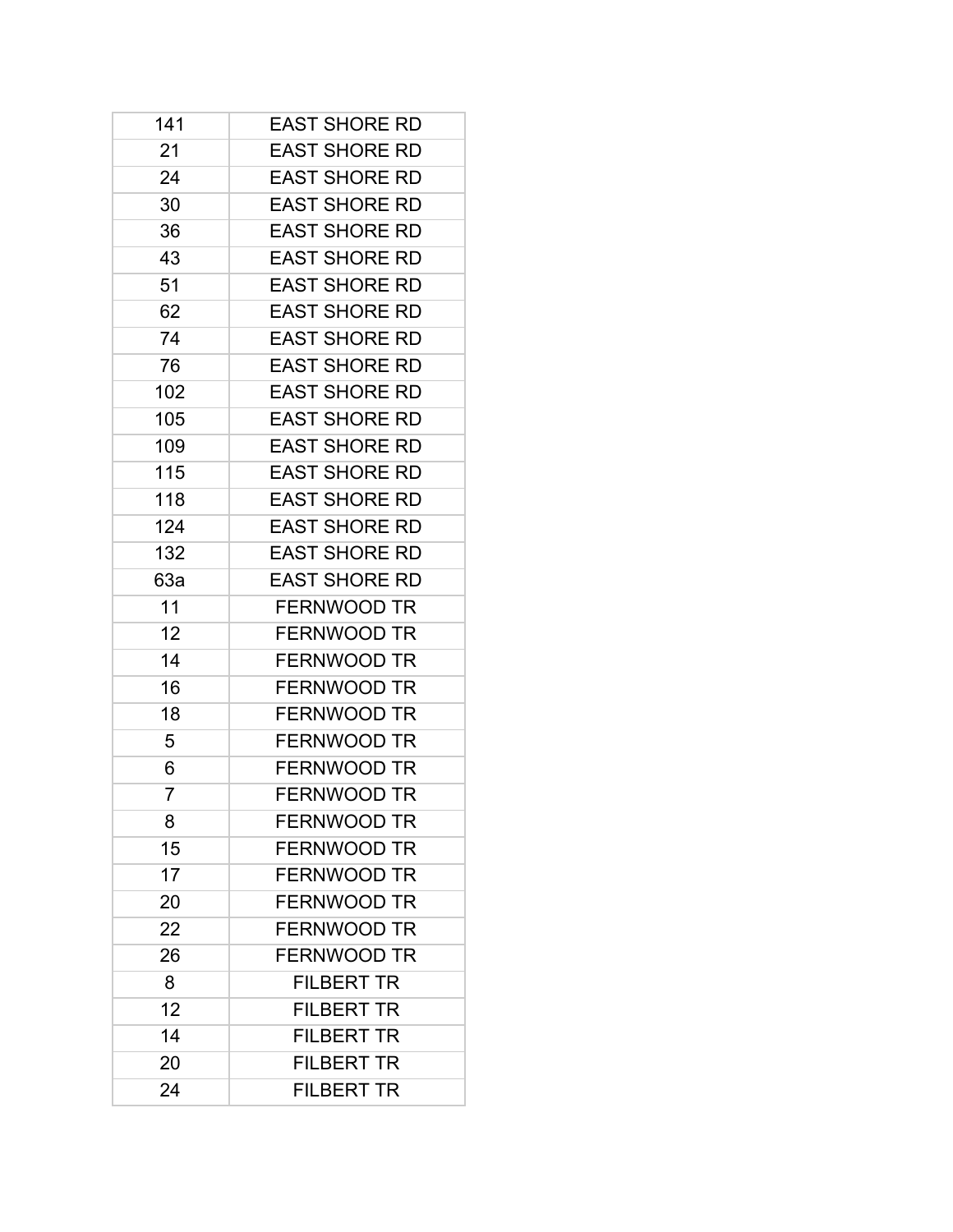| 28             | <b>FILBERT TR</b>  |
|----------------|--------------------|
| 34             | <b>FILBERT TR</b>  |
| 1              | <b>FISCHER TR</b>  |
| 3              | <b>FISCHER TR</b>  |
| 5              | <b>FISCHER TR</b>  |
| $\overline{7}$ | <b>FISCHER TR</b>  |
| 8              | <b>FISCHER TR</b>  |
| 9              | <b>FISCHER TR</b>  |
| 10             | <b>FISCHER TR</b>  |
| 16             | <b>FOREST TR</b>   |
| 18             | <b>FOREST TR</b>   |
| 5              | <b>FOREST TR</b>   |
| 11             | <b>FOREST TR</b>   |
| 13             | <b>FOREST TR</b>   |
| 14             | <b>FOREST TR</b>   |
| 15             | <b>FOREST TR</b>   |
|                | <b>FOREST TR</b>   |
| 21             | <b>FOREST TR</b>   |
| 22             | <b>FOREST TR</b>   |
| 23             | <b>FOREST TR</b>   |
| 26             | <b>FOREST TR</b>   |
| 29             | <b>FRANKLIN RD</b> |
| 31             | <b>FRANKLIN RD</b> |
| 35             | <b>FRANKLIN RD</b> |
| 47             | <b>FRANKLIN RD</b> |
| 54             | <b>FRANKLIN RD</b> |
| 60             | <b>FRANKLIN RD</b> |
| 61             | <b>FRANKLIN RD</b> |
| 62             | <b>FRANKLIN RD</b> |
| 63             | <b>FRANKLIN RD</b> |
| 68             | <b>FRANKLIN RD</b> |
| 69             | <b>FRANKLIN RD</b> |
| 71             | <b>FRANKLIN RD</b> |
| 74             | <b>FRANKLIN RD</b> |
| 78             | <b>FRANKLIN RD</b> |
| 80             | <b>FRANKLIN RD</b> |
| 82             | <b>FRANKLIN RD</b> |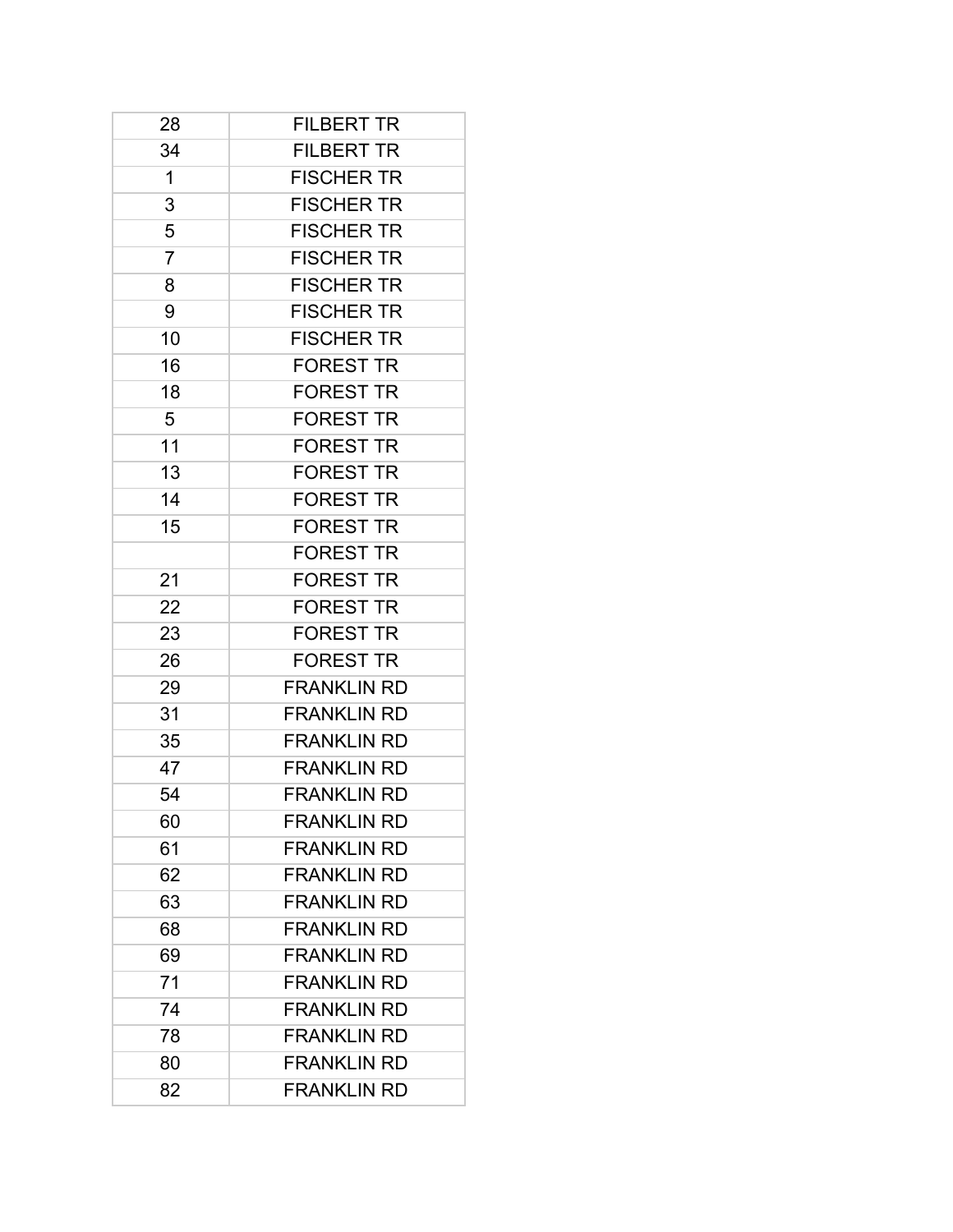| 104 | <b>FRANKLIN RD</b> |
|-----|--------------------|
| 110 | <b>FRANKLIN RD</b> |
| 117 | <b>FRANKLIN RD</b> |
| 120 | <b>FRANKLIN RD</b> |
| 121 | <b>FRANKLIN RD</b> |
| 122 | <b>FRANKLIN RD</b> |
| 125 | <b>FRANKLIN RD</b> |
| 127 | <b>FRANKLIN RD</b> |
| 136 | <b>FRANKLIN RD</b> |
| 156 | <b>FRANKLIN RD</b> |
| 163 | <b>FRANKLIN RD</b> |
| 166 | <b>FRANKLIN RD</b> |
| 169 | <b>FRANKLIN RD</b> |
| 175 | <b>FRANKLIN RD</b> |
| 188 | <b>FRANKLIN RD</b> |
| 193 | <b>FRANKLIN RD</b> |
| 202 | <b>FRANKLIN RD</b> |
| 206 | <b>FRANKLIN RD</b> |
| 209 | <b>FRANKLIN RD</b> |
| 218 | <b>FRANKLIN RD</b> |
| 224 | <b>FRANKLIN RD</b> |
| 237 | <b>FRANKLIN RD</b> |
| 240 | <b>FRANKLIN RD</b> |
| 242 | <b>FRANKLIN RD</b> |
| 243 | <b>FRANKLIN RD</b> |
| 245 | <b>FRANKLIN RD</b> |
| 247 | <b>FRANKLIN RD</b> |
| 254 | <b>FRANKLIN RD</b> |
| 275 | <b>FRANKLIN RD</b> |
| 281 | <b>FRANKLIN RD</b> |
| 287 | <b>FRANKLIN RD</b> |
| 289 | <b>FRANKLIN RD</b> |
| 295 | <b>FRANKLIN RD</b> |
| 28  | <b>FRANKLIN RD</b> |
| 32  | <b>FRANKLIN RD</b> |
| 33  | <b>FRANKLIN RD</b> |
| 41  | <b>FRANKLIN RD</b> |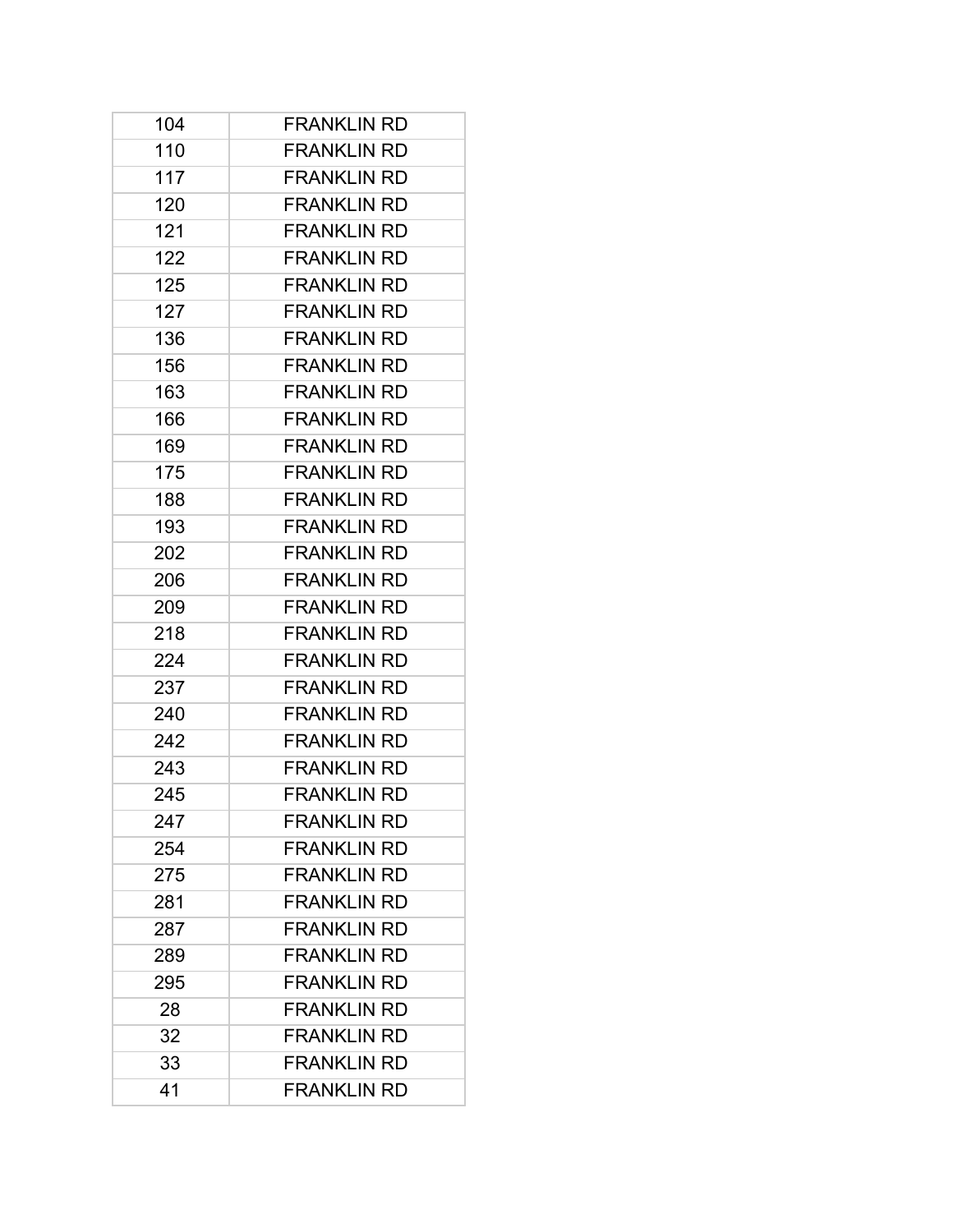| 45  | <b>FRANKLIN RD</b> |
|-----|--------------------|
| 49  | <b>FRANKLIN RD</b> |
| 51  | <b>FRANKLIN RD</b> |
| 53  | <b>FRANKLIN RD</b> |
| 56  | <b>FRANKLIN RD</b> |
| 57  | <b>FRANKLIN RD</b> |
| 58  | <b>FRANKLIN RD</b> |
| 64  | <b>FRANKLIN RD</b> |
| 66  | <b>FRANKLIN RD</b> |
| 67  | <b>FRANKLIN RD</b> |
| 70  | <b>FRANKLIN RD</b> |
| 72  | <b>FRANKLIN RD</b> |
| 75  | <b>FRANKLIN RD</b> |
| 76  | <b>FRANKLIN RD</b> |
| 79  | <b>FRANKLIN RD</b> |
| 81  | <b>FRANKLIN RD</b> |
| 83  | <b>FRANKLIN RD</b> |
| 114 | <b>FRANKLIN RD</b> |
| 118 | <b>FRANKLIN RD</b> |
| 128 | <b>FRANKLIN RD</b> |
| 132 | <b>FRANKLIN RD</b> |
| 135 | <b>FRANKLIN RD</b> |
| 139 | <b>FRANKLIN RD</b> |
| 140 | <b>FRANKLIN RD</b> |
| 141 | <b>FRANKLIN RD</b> |
| 144 | <b>FRANKLIN RD</b> |
| 145 | <b>FRANKLIN RD</b> |
| 146 | <b>FRANKLIN RD</b> |
| 147 | <b>FRANKLIN RD</b> |
| 148 | <b>FRANKLIN RD</b> |
| 149 | <b>FRANKLIN RD</b> |
| 150 | <b>FRANKLIN RD</b> |
| 152 | <b>FRANKLIN RD</b> |
| 153 | <b>FRANKLIN RD</b> |
| 154 | <b>FRANKLIN RD</b> |
| 155 | <b>FRANKLIN RD</b> |
| 159 | <b>FRANKLIN RD</b> |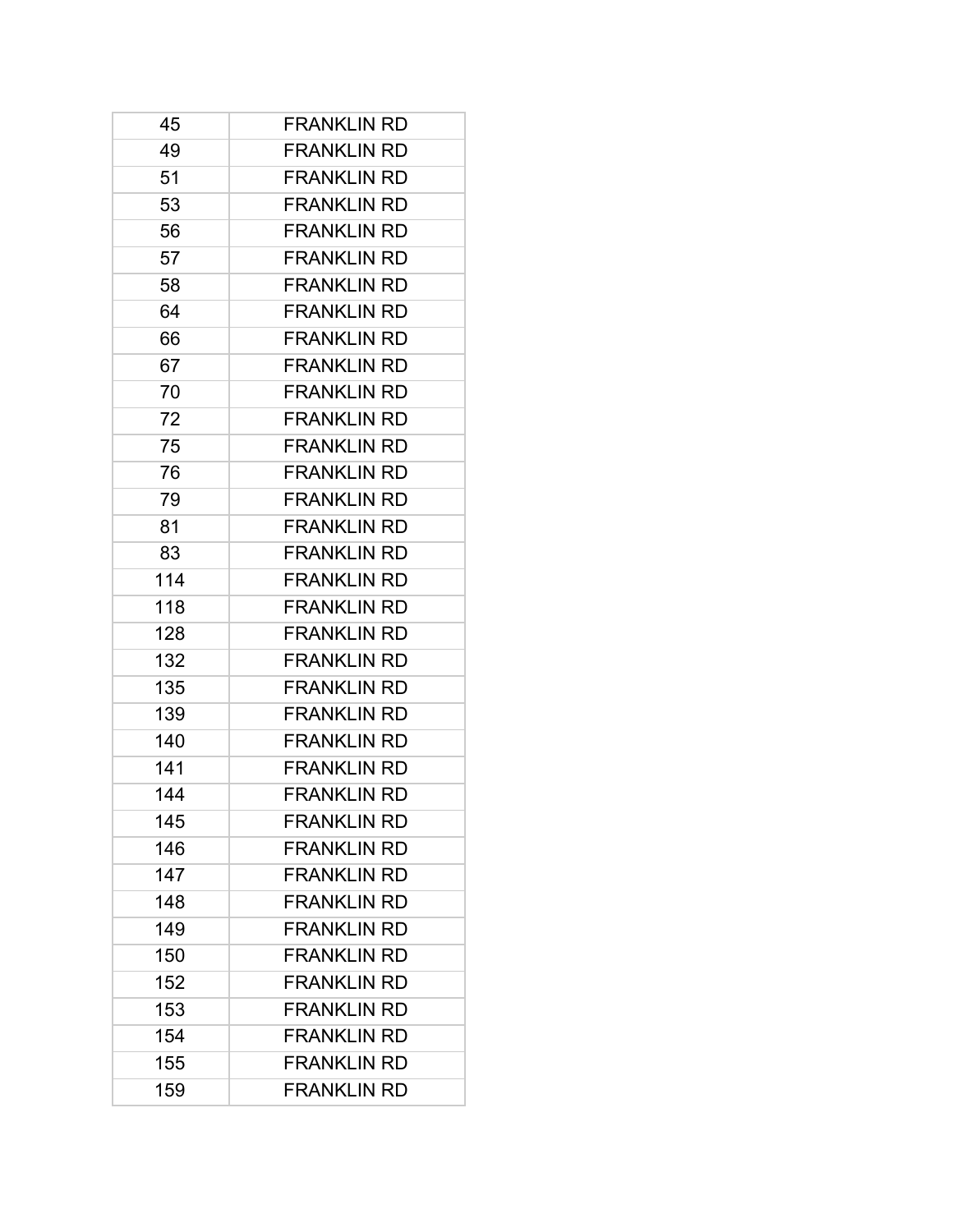| 168 | <b>FRANKLIN RD</b> |
|-----|--------------------|
| 170 | <b>FRANKLIN RD</b> |
| 172 | <b>FRANKLIN RD</b> |
| 176 | <b>FRANKLIN RD</b> |
| 177 | <b>FRANKLIN RD</b> |
| 179 | <b>FRANKLIN RD</b> |
| 180 | <b>FRANKLIN RD</b> |
| 181 | <b>FRANKLIN RD</b> |
| 187 | <b>FRANKLIN RD</b> |
| 191 | <b>FRANKLIN RD</b> |
| 192 | <b>FRANKLIN RD</b> |
| 196 | <b>FRANKLIN RD</b> |
| 199 | <b>FRANKLIN RD</b> |
| 205 | <b>FRANKLIN RD</b> |
| 210 | <b>FRANKLIN RD</b> |
| 211 | <b>FRANKLIN RD</b> |
| 214 | <b>FRANKLIN RD</b> |
| 215 | <b>FRANKLIN RD</b> |
| 221 | <b>FRANKLIN RD</b> |
| 225 | <b>FRANKLIN RD</b> |
| 226 | <b>FRANKLIN RD</b> |
| 228 | <b>FRANKLIN RD</b> |
| 229 | <b>FRANKLIN RD</b> |
| 233 | <b>FRANKLIN RD</b> |
| 235 | <b>FRANKLIN RD</b> |
| 236 | <b>FRANKLIN RD</b> |
| 244 | <b>FRANKLIN RD</b> |
| 248 | <b>FRANKLIN RD</b> |
| 250 | <b>FRANKLIN RD</b> |
| 251 | <b>FRANKLIN RD</b> |
| 252 | <b>FRANKLIN RD</b> |
| 255 | <b>FRANKLIN RD</b> |
| 259 | <b>FRANKLIN RD</b> |
| 260 | <b>FRANKLIN RD</b> |
| 261 | <b>FRANKLIN RD</b> |
| 264 | <b>FRANKLIN RD</b> |
| 266 | <b>FRANKLIN RD</b> |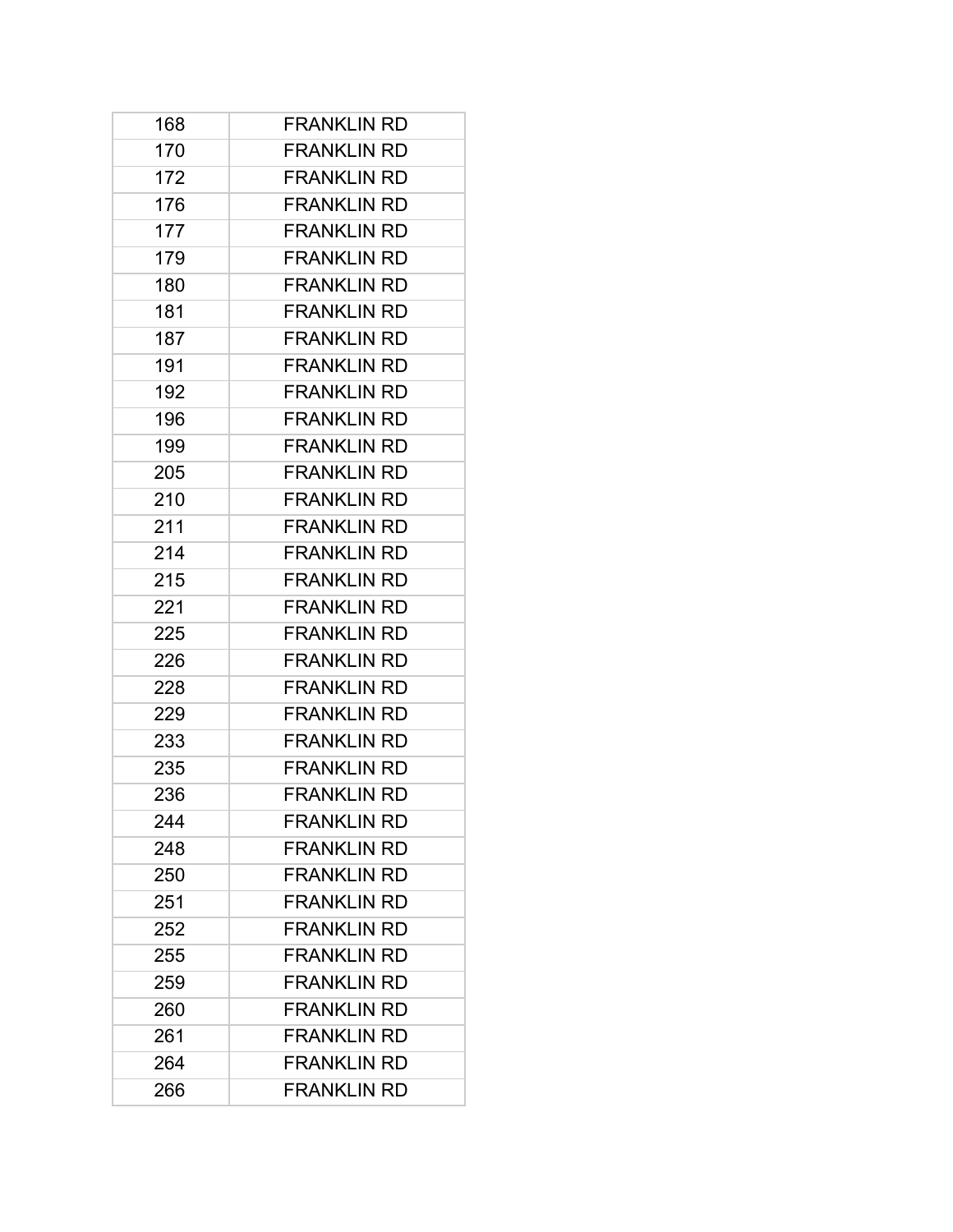| 267     | <b>FRANKLIN RD</b>  |
|---------|---------------------|
| 270     | <b>FRANKLIN RD</b>  |
| 272     | <b>FRANKLIN RD</b>  |
| 273     | <b>FRANKLIN RD</b>  |
| 277     | <b>FRANKLIN RD</b>  |
| 282     | <b>FRANKLIN RD</b>  |
| 283     | <b>FRANKLIN RD</b>  |
| 284     | <b>FRANKLIN RD</b>  |
| 285     | <b>FRANKLIN RD</b>  |
| 291     | <b>FRANKLIN RD</b>  |
| 293     | <b>FRANKLIN RD</b>  |
| 297     | <b>FRANKLIN RD</b>  |
| 299     | <b>FRANKLIN RD</b>  |
| 110#2   | <b>FRANKLIN RD</b>  |
| 274-278 | <b>FRANKLIN RD</b>  |
| 6       | <b>GERALDINE CT</b> |
| 17      | <b>GERALDINE CT</b> |
| 1       | <b>GERALDINE CT</b> |
| 2       | <b>GERALDINE CT</b> |
| 3       | <b>GERALDINE CT</b> |
| 4       | <b>GERALDINE CT</b> |
| 5       | <b>GERALDINE CT</b> |
| 7       | <b>GERALDINE CT</b> |
| 8       | <b>GERALDINE CT</b> |
| 9       | <b>GERALDINE CT</b> |
| 10      | <b>GERALDINE CT</b> |
| 11      | <b>GERALDINE CT</b> |
| 12      | <b>GERALDINE CT</b> |
| 13      | <b>GERALDINE CT</b> |
| 15      | <b>GERALDINE CT</b> |
| 19      | <b>GERALDINE CT</b> |
| 11      | <b>HIGHLAND TR</b>  |
| 12      | <b>HIGHLAND TR</b>  |
| 13      | <b>HIGHLAND TR</b>  |
| 16      | <b>HIGHLAND TR</b>  |
| 17      | <b>HIGHLAND TR</b>  |
| 22      | <b>HIGHLAND TR</b>  |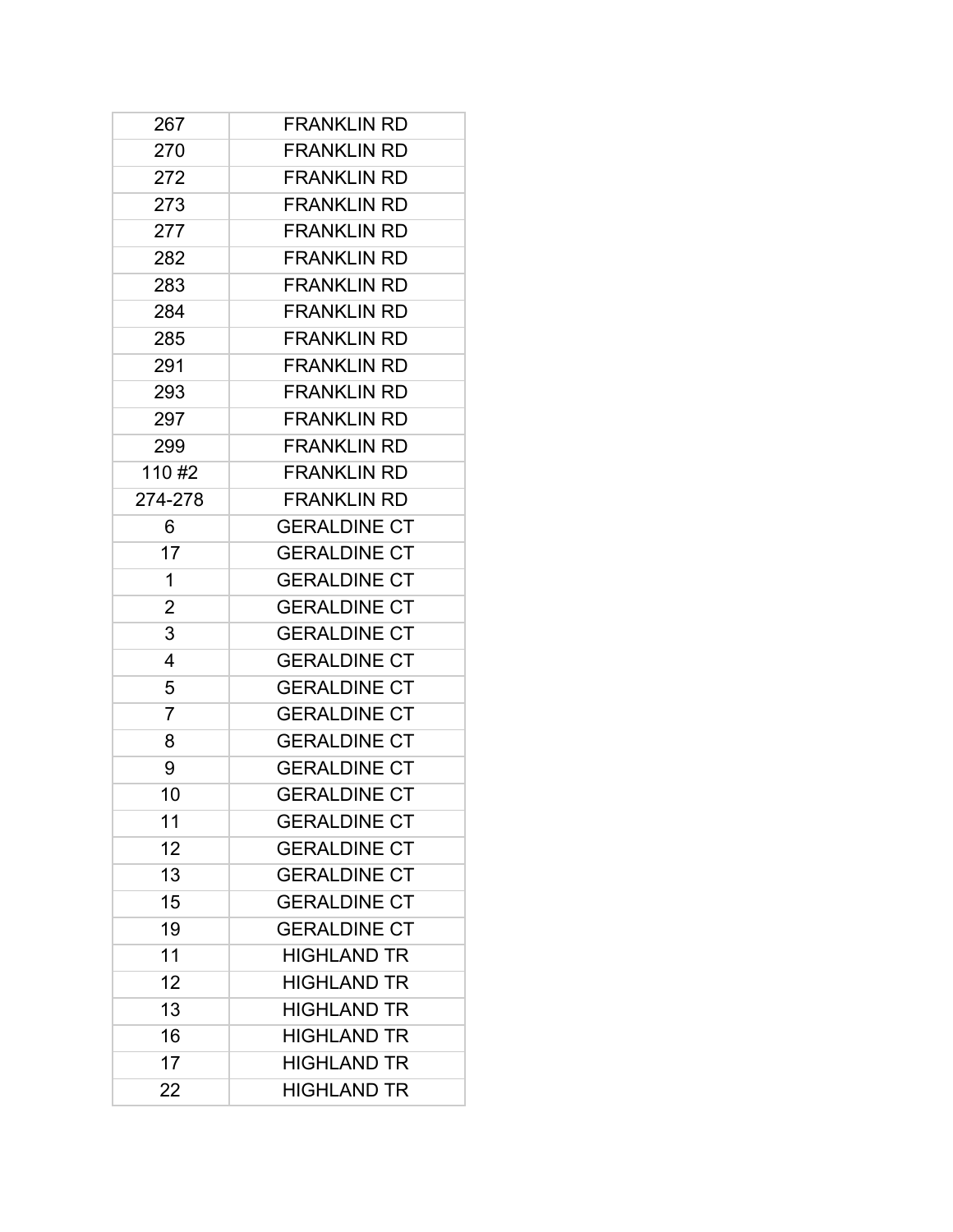| 23             | <b>HIGHLAND TR</b> |
|----------------|--------------------|
| 24             | <b>HIGHLAND TR</b> |
| 25             | <b>HIGHLAND TR</b> |
| 27             | <b>HIGHLAND TR</b> |
| 29             | <b>HIGHLAND TR</b> |
| 30             | <b>HIGHLAND TR</b> |
| 32             | <b>HIGHLAND TR</b> |
| 35             | <b>HIGHLAND TR</b> |
| 37             | <b>HIGHLAND TR</b> |
| 39             | <b>HIGHLAND TR</b> |
| 45             | <b>HIGHLAND TR</b> |
| 55             | <b>HIGHLAND TR</b> |
| 63             | <b>HIGHLAND TR</b> |
| 64             | <b>HIGHLAND TR</b> |
| 66             | <b>HIGHLAND TR</b> |
| 67             | <b>HIGHLAND TR</b> |
| 70             | <b>HIGHLAND TR</b> |
| 76             | <b>HIGHLAND TR</b> |
| 77             | <b>HIGHLAND TR</b> |
| 79             | <b>HIGHLAND TR</b> |
| 88             | <b>HIGHLAND TR</b> |
| 100            | <b>HIGHLAND TR</b> |
| 104            | <b>HIGHLAND TR</b> |
| 108            | <b>HIGHLAND TR</b> |
| 117            | <b>HIGHLAND TR</b> |
| 118            | <b>HIGHLAND TR</b> |
| 123            | <b>HIGHLAND TR</b> |
| 127            | <b>HIGHLAND TR</b> |
| $\overline{7}$ | <b>HIGHLAND TR</b> |
| 8              | <b>HIGHLAND TR</b> |
| 9              | <b>HIGHLAND TR</b> |
| 14             | <b>HIGHLAND TR</b> |
| 15             | <b>HIGHLAND TR</b> |
| 18             | <b>HIGHLAND TR</b> |
| 19             | <b>HIGHLAND TR</b> |
| 21             | <b>HIGHLAND TR</b> |
| 26             | <b>HIGHLAND TR</b> |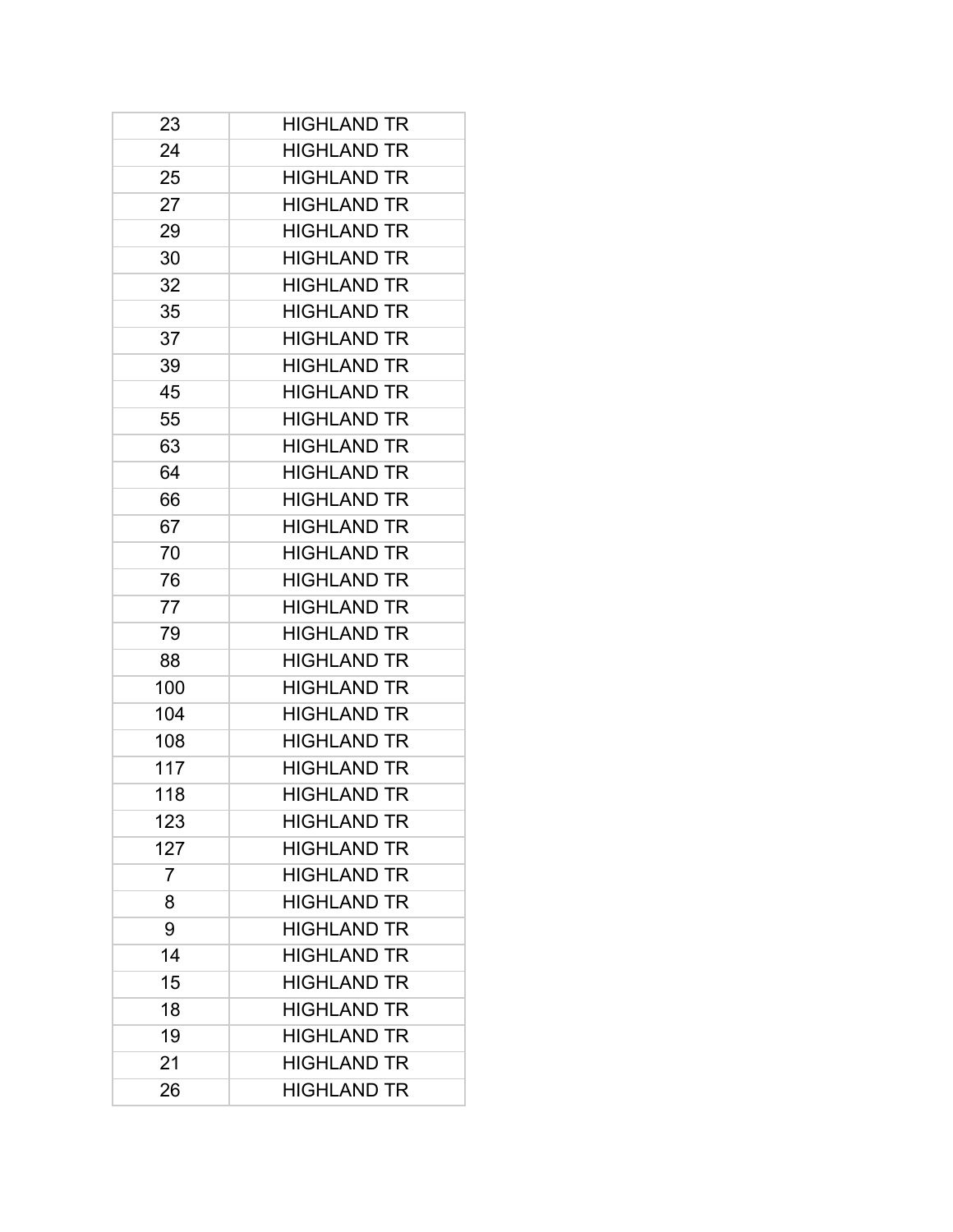| 28  | <b>HIGHLAND TR</b> |
|-----|--------------------|
| 31  | <b>HIGHLAND TR</b> |
| 36  | <b>HIGHLAND TR</b> |
| 40  | <b>HIGHLAND TR</b> |
| 41  | <b>HIGHLAND TR</b> |
| 44  | <b>HIGHLAND TR</b> |
| 47  | <b>HIGHLAND TR</b> |
| 48  | <b>HIGHLAND TR</b> |
| 51  | <b>HIGHLAND TR</b> |
| 59  | <b>HIGHLAND TR</b> |
| 62  | <b>HIGHLAND TR</b> |
| 68  | <b>HIGHLAND TR</b> |
| 69  | <b>HIGHLAND TR</b> |
| 71  | <b>HIGHLAND TR</b> |
| 72  | <b>HIGHLAND TR</b> |
| 73  | <b>HIGHLAND TR</b> |
| 74  | <b>HIGHLAND TR</b> |
| 75  | <b>HIGHLAND TR</b> |
| 81  | <b>HIGHLAND TR</b> |
| 83  | <b>HIGHLAND TR</b> |
| 85  | <b>HIGHLAND TR</b> |
| 86  | <b>HIGHLAND TR</b> |
| 91  | <b>HIGHLAND TR</b> |
| 92  | <b>HIGHLAND TR</b> |
| 93  | <b>HIGHLAND TR</b> |
| 96  | <b>HIGHLAND TR</b> |
| 97  | <b>HIGHLAND TR</b> |
| 101 | <b>HIGHLAND TR</b> |
| 102 | <b>HIGHLAND TR</b> |
| 111 | <b>HIGHLAND TR</b> |
| 112 | <b>HIGHLAND TR</b> |
| 115 | <b>HIGHLAND TR</b> |
| 116 | <b>HIGHLAND TR</b> |
| 119 | <b>HIGHLAND TR</b> |
| 120 | <b>HIGHLAND TR</b> |
| 121 | <b>HIGHLAND TR</b> |
| 125 | <b>HIGHLAND TR</b> |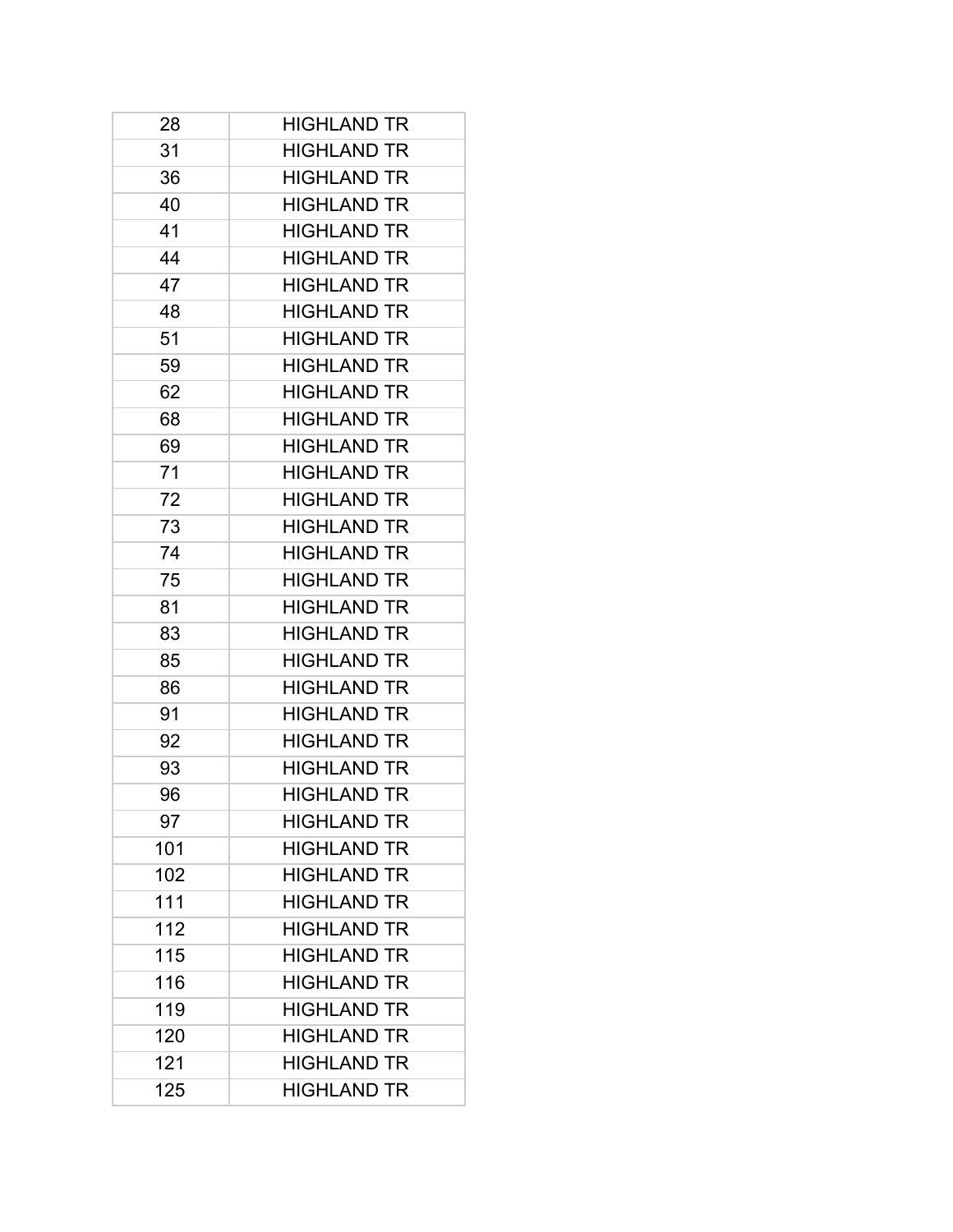| 1              | <b>HILLTOP TR</b> |
|----------------|-------------------|
| 4              | <b>HILLTOP TR</b> |
| 5              | <b>HILLTOP TR</b> |
| 12             | <b>HILLTOP TR</b> |
| 15             | <b>HILLTOP TR</b> |
| 18             | <b>HILLTOP TR</b> |
| 19             | <b>HILLTOP TR</b> |
| 3              | <b>HILLTOP TR</b> |
| 6              | <b>HILLTOP TR</b> |
| $\overline{7}$ | <b>HILLTOP TR</b> |
| 8              | <b>HILLTOP TR</b> |
| 9              | <b>HILLTOP TR</b> |
| 10             | <b>HILLTOP TR</b> |
| 11             | <b>HILLTOP TR</b> |
| 14             | <b>HILLTOP TR</b> |
| 16             | <b>HILLTOP TR</b> |
| 17             | <b>HILLTOP TR</b> |
| 20             | <b>HILLTOP TR</b> |
| 22             | <b>HILLTOP TR</b> |
| 1              | <b>HURON TR</b>   |
| 2              | <b>HURON TR</b>   |
| 3              | <b>HURON TR</b>   |
| 5              | <b>HURON TR</b>   |
| 18             | <b>HURON TR</b>   |
| 6              | <b>HURON TR</b>   |
| 7              | <b>HURON TR</b>   |
| 9              | <b>HURON TR</b>   |
| 10             | <b>HURON TR</b>   |
| 11             | <b>HURON TR</b>   |
| 12             | <b>HURON TR</b>   |
| 13             | <b>HURON TR</b>   |
| 14             | <b>HURON TR</b>   |
| 15             | <b>HURON TR</b>   |
| 19             | <b>HURON TR</b>   |
| 20             | <b>HURON TR</b>   |
| 23             | <b>HURON TR</b>   |
| 28             | <b>HURON TR</b>   |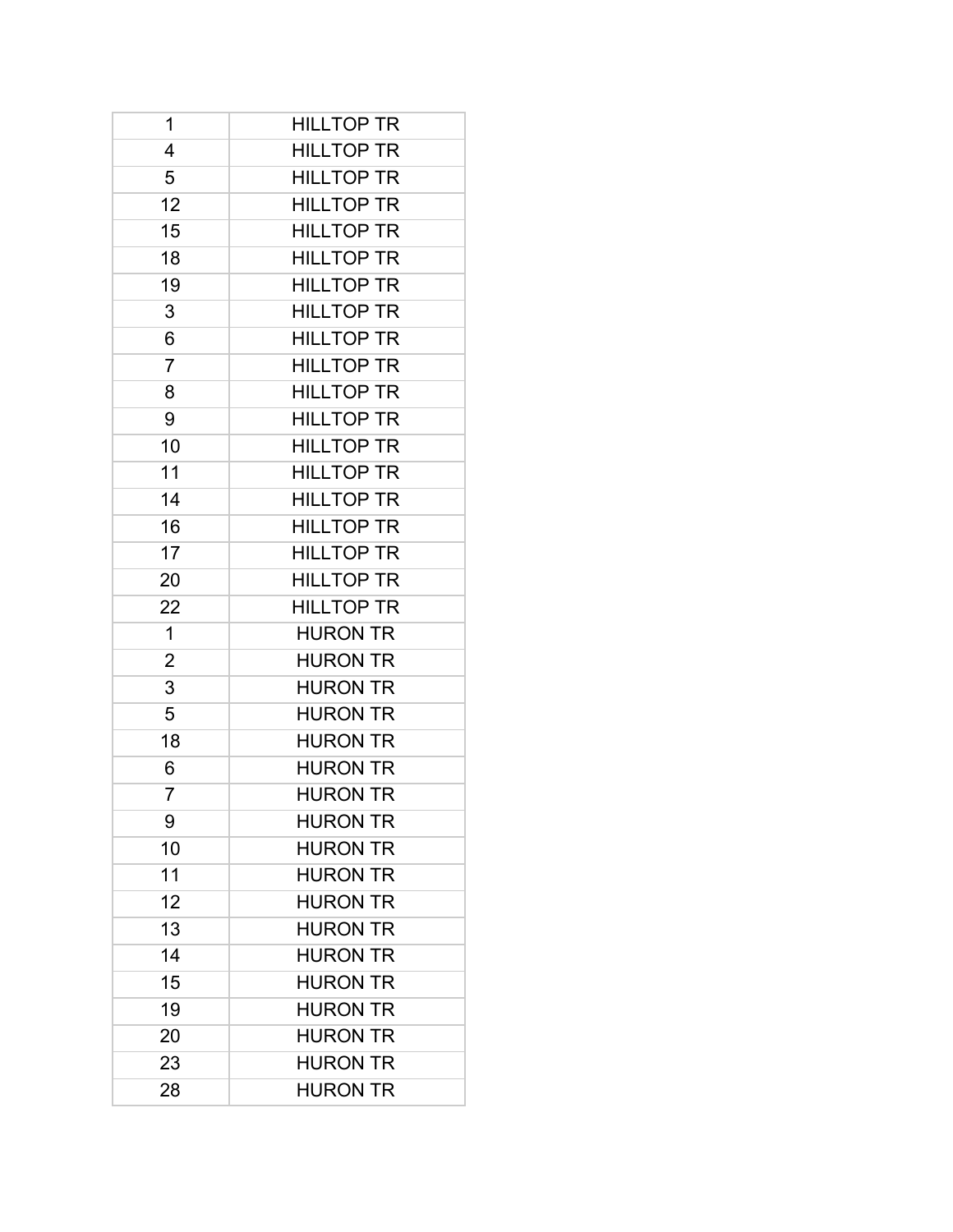| 10    | HUSSA PL               |
|-------|------------------------|
| 11    | <b>HUSSA PL</b>        |
| 18    | <b>HUSSA PL</b>        |
| 22    | <b>HUSSA PL</b>        |
| 23    | <b>HUSSA PL</b>        |
| 27    | <b>HUSSA PL</b>        |
| 31    | HUSSA PL               |
| 32    | <b>HUSSA PL</b>        |
| 37    | <b>HUSSA PL</b>        |
| 38    | <b>HUSSA PL</b>        |
| 3     | <b>HUSSA PL</b>        |
| 6     | <b>HUSSA PL</b>        |
| 8     | <b>HUSSA PL</b>        |
| 12    | <b>HUSSA PL</b>        |
| 14    | <b>HUSSA PL</b>        |
| 15    | <b>HUSSA PL</b>        |
| 17    | <b>HUSSA PL</b>        |
| 25    | <b>HUSSA PL</b>        |
| 28    | <b>HUSSA PL</b>        |
| 30    | <b>HUSSA PL</b>        |
| 34    | <b>HUSSA PL</b>        |
| 35    | <b>HUSSA PL</b>        |
| 36    | HUSSA PL               |
| 40    | <b>HUSSA PL</b>        |
| 44    | <b>HUSSA PL</b>        |
| 49    | <b>INDIAN RD</b>       |
| 50    | <b>INDIAN RD</b>       |
| 51    | <b>INDIAN RD</b>       |
| 53    | <b>INDIAN RD</b>       |
| 58A   | <b>INDIAN RD</b>       |
| 58B   | <b>INDIAN RD</b>       |
| 58C   | <b>INDIAN RD</b>       |
| 58D   | <b>INDIAN RD</b>       |
| 60-62 | <b>INDIAN RD</b>       |
| 60    | <b>INDIAN RD APT 1</b> |
| 60    | <b>INDIAN RD APT 2</b> |
| 60    | <b>INDIAN RD APT 3</b> |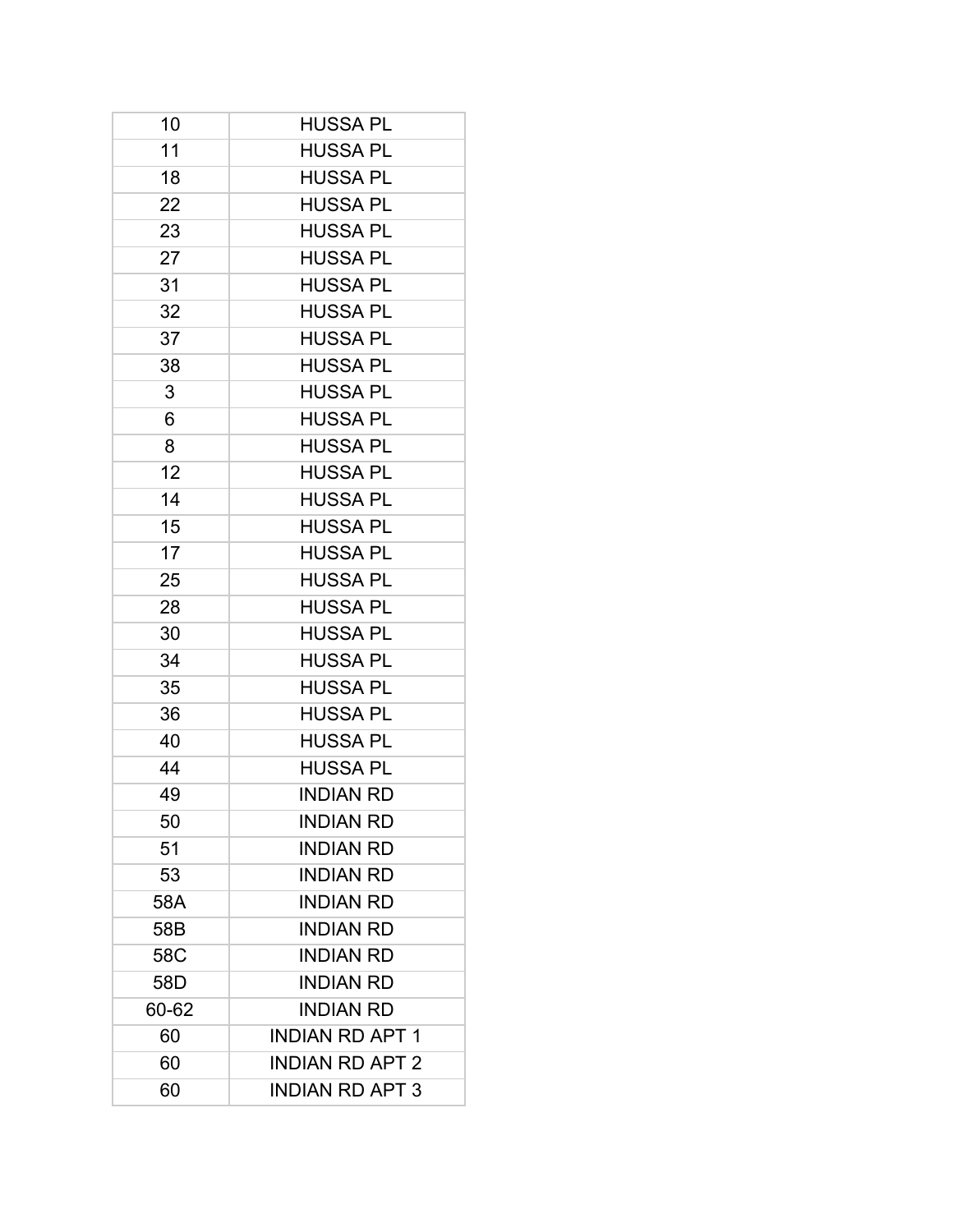| 60  | <b>INDIAN RD APT 4</b>  |
|-----|-------------------------|
| 60  | <b>INDIAN RD APT 5</b>  |
| 60  | <b>INDIAN RD APT 6</b>  |
| 2   | <b>INDIAN SPRING TR</b> |
| 4   | <b>INDIAN SPRING TR</b> |
| 6   | <b>INDIAN SPRING TR</b> |
| 7   | <b>INDIAN SPRING TR</b> |
| 8   | <b>INDIAN SPRING TR</b> |
| 9   | <b>INDIAN SPRING TR</b> |
| 12  | <b>INDIAN SPRING TR</b> |
| 17  | <b>INDIAN SPRING TR</b> |
| 18  | <b>INDIAN SPRING TR</b> |
| 19  | <b>INDIAN SPRING TR</b> |
| 23  | <b>INDIAN SPRING TR</b> |
| 27  | <b>INDIAN SPRING TR</b> |
| 32  | <b>INDIAN SPRING TR</b> |
| 34  | <b>INDIAN SPRING TR</b> |
| 38  | <b>INDIAN SPRING TR</b> |
| 40  | <b>INDIAN SPRING TR</b> |
| 43  | <b>INDIAN SPRING TR</b> |
| 44  | <b>INDIAN SPRING TR</b> |
| 47  | <b>INDIAN SPRING TR</b> |
| 49  | <b>INDIAN SPRING TR</b> |
| 50  | <b>INDIAN SPRING TR</b> |
| 53  | <b>INDIAN SPRING TR</b> |
| 54  | <b>INDIAN SPRING TR</b> |
| 56  | <b>INDIAN SPRING TR</b> |
| 58  | <b>INDIAN SPRING TR</b> |
| 58A | <b>INDIAN SPRING TR</b> |
| 58D | <b>INDIAN SPRING TR</b> |
| 60  | <b>INDIAN SPRING TR</b> |
| 31  | <b>INDIAN SPRING TR</b> |
| 37  | <b>INDIAN SPRING TR</b> |
| 46  | <b>INDIAN SPRING TR</b> |
| 51  | <b>INDIAN SPRING TR</b> |
| 57  | <b>INDIAN SPRING TR</b> |
| 62  | <b>INDIAN SPRING TR</b> |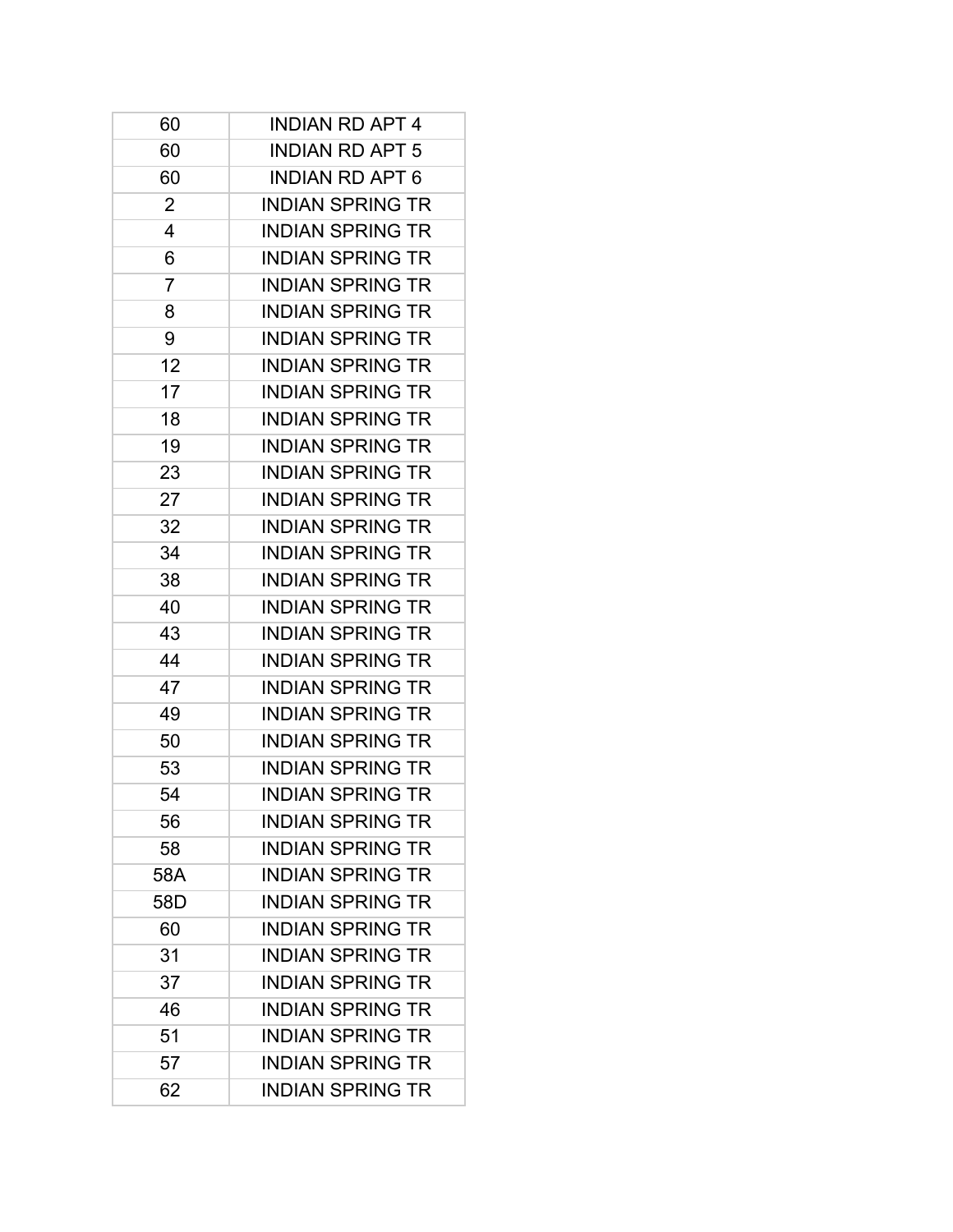| 3              | <b>IROQUOIS TR</b> |
|----------------|--------------------|
| 9              | <b>IROQUOIS TR</b> |
| 10             | <b>IROQUOIS TR</b> |
| 14             | <b>IROQUOIS TR</b> |
| 20             | <b>IROQUOIS TR</b> |
| 22             | <b>IROQUOIS TR</b> |
| 24             | <b>IROQUOIS TR</b> |
| 34             | <b>IROQUOIS TR</b> |
| 37             | <b>IROQUOIS TR</b> |
| 43             | <b>IROQUOIS TR</b> |
| 45             | <b>IROQUOIS TR</b> |
| 48             | <b>IROQUOIS TR</b> |
| 8              | <b>IROQUOIS TR</b> |
| 12             | <b>IROQUOIS TR</b> |
| 16             | <b>IROQUOIS TR</b> |
| 18             | <b>IROQUOIS TR</b> |
| 19             | <b>IROQUOIS TR</b> |
| 25             | <b>IROQUOIS TR</b> |
| 26             | <b>IROQUOIS TR</b> |
| 27             | <b>IROQUOIS TR</b> |
| 30             | <b>IROQUOIS TR</b> |
| 31             | <b>IROQUOIS TR</b> |
| 33             | <b>IROQUOIS TR</b> |
| 38             | <b>IROQUOIS TR</b> |
| 39             | <b>IROQUOIS TR</b> |
| 42             | <b>IROQUOIS TR</b> |
| 46             | <b>IROQUOIS TR</b> |
| 50             | <b>IROQUOIS TR</b> |
| 5              | <b>LAKEVIEW TR</b> |
| 8              | <b>LAKEVIEW TR</b> |
| 10             | <b>LAKEVIEW TR</b> |
| 11             | <b>LAKEVIEW TR</b> |
| 6              | <b>LANDING TR</b>  |
| $\overline{7}$ | <b>LANDING TR</b>  |
| 14             | <b>LANDING TR</b>  |
| 17             | <b>LANDING TR</b>  |
| 26             | <b>LANDING TR</b>  |
|                |                    |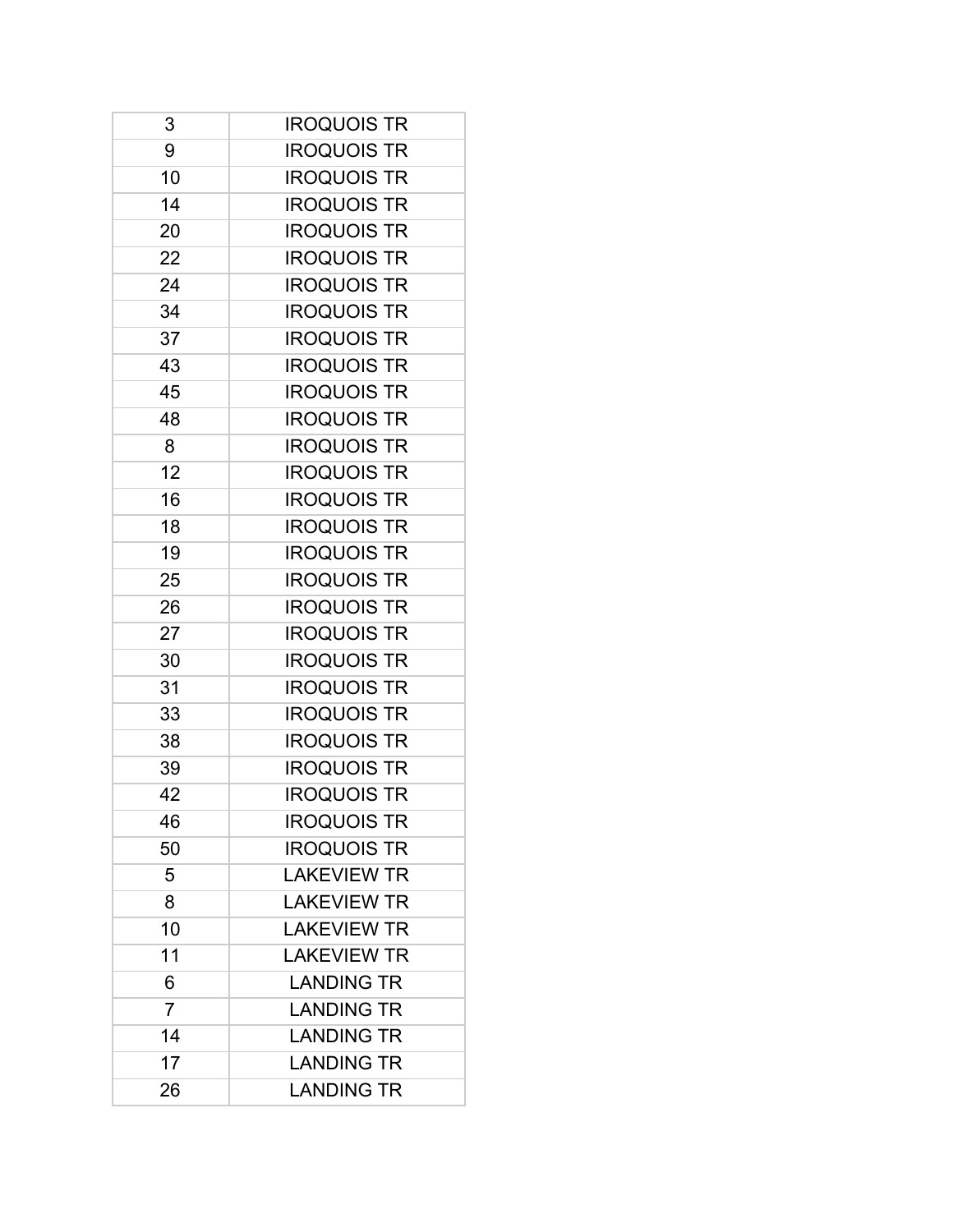| 29 | <b>LANDING TR</b> |
|----|-------------------|
| 40 | <b>LANDING TR</b> |
| 43 | <b>LANDING TR</b> |
| 50 | <b>LANDING TR</b> |
| 55 | <b>LANDING TR</b> |
| 70 | <b>LANDING TR</b> |
| 8  | <b>LANDING TR</b> |
| 12 | <b>LANDING TR</b> |
| 16 | <b>LANDING TR</b> |
| 21 | <b>LANDING TR</b> |
| 25 | <b>LANDING TR</b> |
| 27 | <b>LANDING TR</b> |
| 30 | <b>LANDING TR</b> |
| 35 | <b>LANDING TR</b> |
| 39 | <b>LANDING TR</b> |
| 44 | <b>LANDING TR</b> |
| 45 | <b>LANDING TR</b> |
| 49 | <b>LANDING TR</b> |
| 51 | <b>LANDING TR</b> |
| 53 | <b>LANDING TR</b> |
| 57 | <b>LANDING TR</b> |
| 58 | <b>LANDING TR</b> |
| 60 | <b>LANDING TR</b> |
| 62 | <b>LANDING TR</b> |
| 66 | <b>LANDING TR</b> |
| 72 | <b>LANDING TR</b> |
| 7  | <b>LAUREL TR</b>  |
| 9  | <b>LAUREL TR</b>  |
| 12 | <b>LAUREL TR</b>  |
| 16 | <b>LAUREL TR</b>  |
| 6  | <b>LAUREL TR</b>  |
| 1  | <b>LENAPE TR</b>  |
| 15 | <b>LENAPE TR</b>  |
| 17 | <b>LENAPE TR</b>  |
| 18 | <b>LENAPE TR</b>  |
| 19 | <b>LENAPE TR</b>  |
| 20 | <b>LENAPE TR</b>  |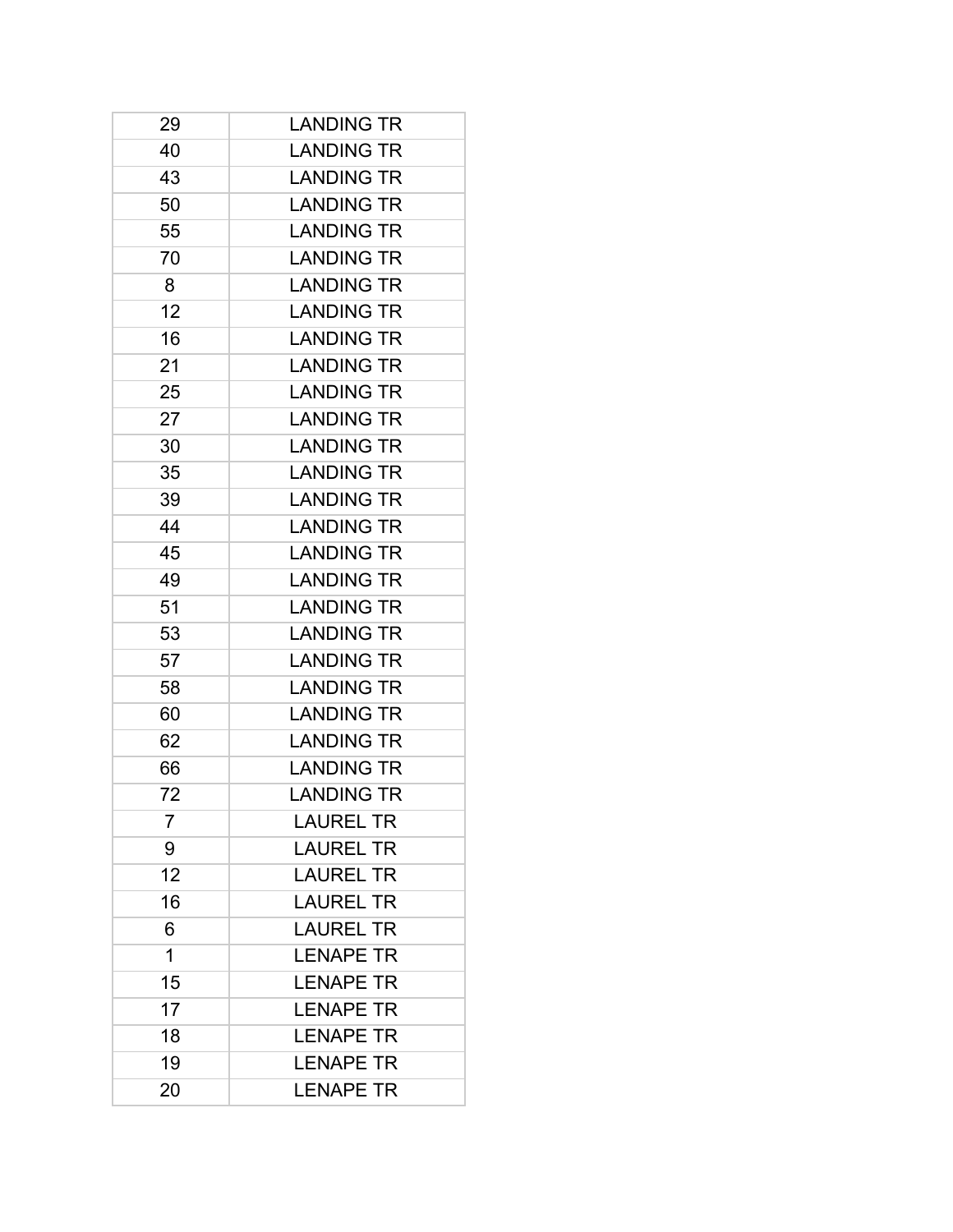| 22 | <b>LENAPE TR</b> |
|----|------------------|
| 23 | <b>LENAPE TR</b> |
| 26 | <b>LENAPE TR</b> |
| 27 | <b>LENAPE TR</b> |
| 28 | <b>LENAPE TR</b> |
| 30 | <b>LENAPE TR</b> |
| 31 | <b>LENAPE TR</b> |
| 32 | <b>LENAPE TR</b> |
| 33 | <b>LENAPE TR</b> |
| 34 | <b>LENAPE TR</b> |
| 35 | <b>LENAPE TR</b> |
| 36 | <b>LENAPE TR</b> |
| 38 | <b>LENAPE TR</b> |
| 40 | <b>LENAPE TR</b> |
| 41 | <b>LENAPE TR</b> |
| 42 | <b>LENAPE TR</b> |
| 43 | <b>LENAPE TR</b> |
| 44 | <b>LENAPE TR</b> |
| 16 | <b>LENAPE TR</b> |
| 21 | <b>LENAPE TR</b> |
| 24 | <b>LENAPE TR</b> |
| 25 | <b>LENAPE TR</b> |
| 29 | <b>LENAPE TR</b> |
| 37 | <b>LENAPE TR</b> |
| 39 | <b>LENAPE TR</b> |
| 1  | <b>LINDA PL</b>  |
| 5  | <b>LINDA PL</b>  |
| 8  | <b>LINDA PL</b>  |
| 10 | <b>LINDA PL</b>  |
| 15 | <b>LINDA PL</b>  |
| 16 | <b>LINDA PL</b>  |
| 18 | <b>LINDA PL</b>  |
| 19 | <b>LINDA PL</b>  |
| 23 | <b>LINDA PL</b>  |
| 25 | <b>LINDA PL</b>  |
| 11 | <b>LINDA PL</b>  |
| 17 | <b>LINDA PL</b>  |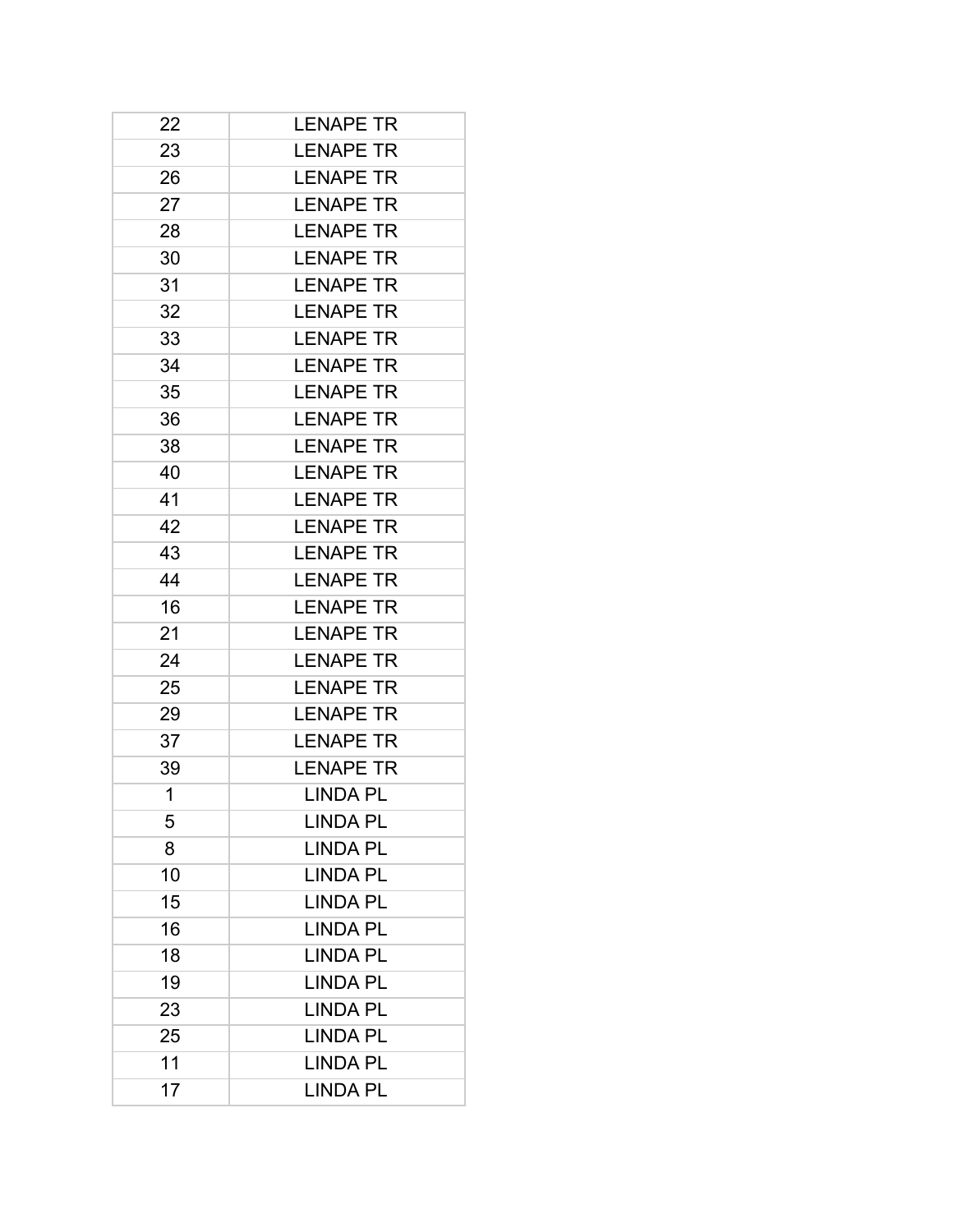| 20             | <b>LINDA PL</b>         |
|----------------|-------------------------|
| 21             | <b>LINDA PL</b>         |
| 22             | <b>LINDA PL</b>         |
| 24             | <b>LINDA PL</b>         |
| 14             | <b>LOCUST TR</b>        |
| 4              | <b>LOCUST TR</b>        |
| 5              | <b>LOCUST TR</b>        |
| $\overline{7}$ | <b>LOCUST TR</b>        |
| 8              | <b>LOCUST TR</b>        |
| 11             | <b>LOCUST TR</b>        |
| 12             | <b>LOCUST TR</b>        |
| 13             | <b>LOCUST TR</b>        |
| 15             | <b>LOCUST TR</b>        |
| 17             | <b>LOCUST TR</b>        |
| 20             | <b>LOCUST TR</b>        |
| 53             | <b>LOCUST TR</b>        |
| $\overline{7}$ | <b>LONGVIEW TR EAST</b> |
| 8              | <b>LONGVIEW TR EAST</b> |
| 11             | <b>LONGVIEW TR EAST</b> |
| 16             | <b>LONGVIEW TR EAST</b> |
| 19             | <b>LONGVIEW TR EAST</b> |
| 24             | <b>LONGVIEW TR EAST</b> |
| 29             | <b>LONGVIEW TR EAST</b> |
| 30             | <b>LONGVIEW TR EAST</b> |
| 31             | <b>LONGVIEW TR EAST</b> |
| 36             | <b>LONGVIEW TR EAST</b> |
| 1              | <b>LONGVIEW TR EAST</b> |
| 3              | <b>LONGVIEW TR EAST</b> |
| 5              | <b>LONGVIEW TR EAST</b> |
| 9              | <b>LONGVIEW TR EAST</b> |
| 10             | <b>LONGVIEW TR EAST</b> |
| 14             | <b>LONGVIEW TR EAST</b> |
| 15             | <b>LONGVIEW TR EAST</b> |
| 20             | <b>LONGVIEW TR EAST</b> |
| 23             | <b>LONGVIEW TR EAST</b> |
| 27             | <b>LONGVIEW TR EAST</b> |
| 28             | <b>LONGVIEW TR EAST</b> |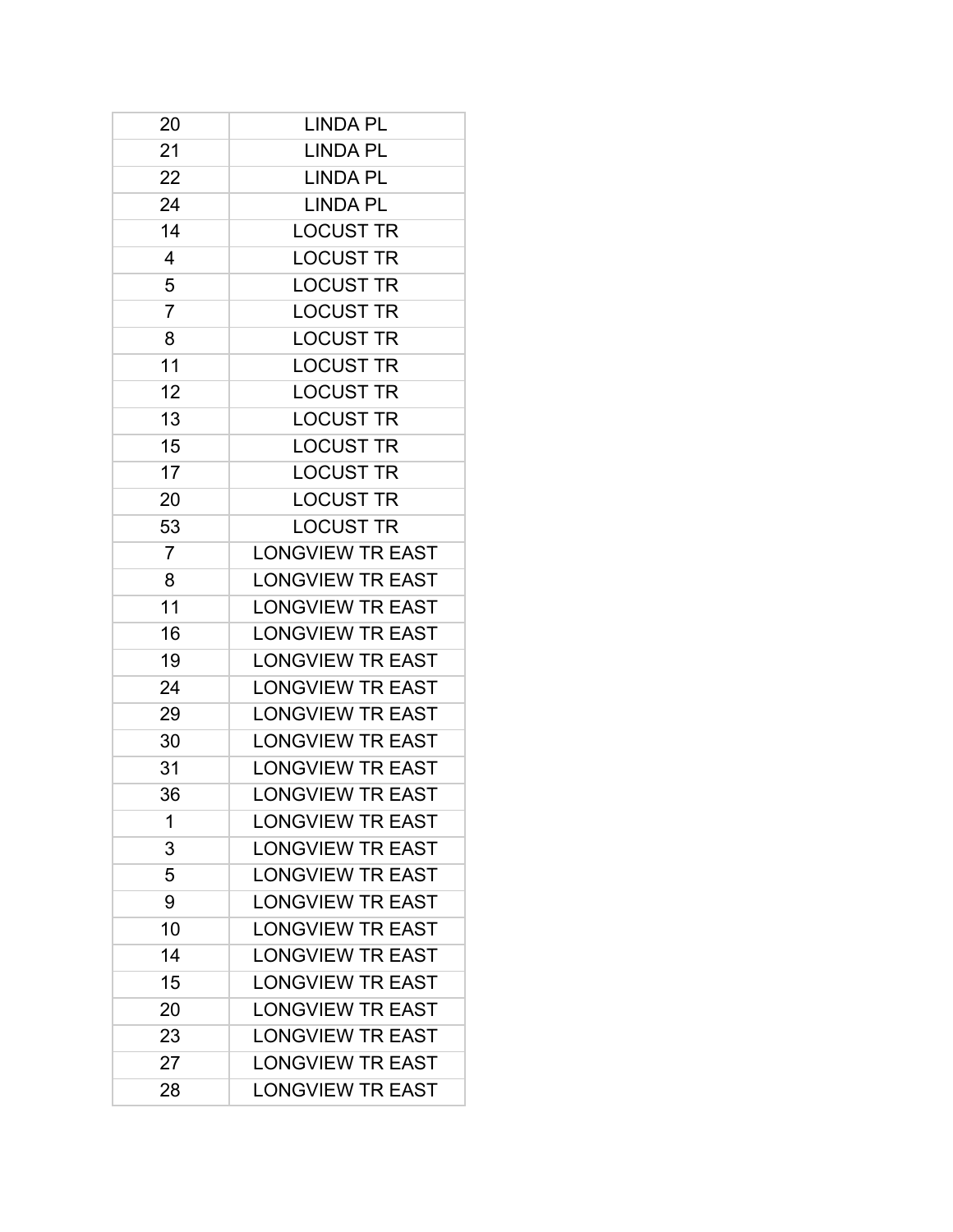| 38 | <b>LONGVIEW TR EAST</b> |
|----|-------------------------|
| 46 | <b>LONGVIEW TR EAST</b> |
| 4  | <b>LONGVIEW TR WEST</b> |
| 6  | <b>LONGVIEW TR WEST</b> |
| 10 | <b>LONGVIEW TR WEST</b> |
| 11 | <b>LONGVIEW TR WEST</b> |
| 14 | <b>LONGVIEW TR WEST</b> |
| 15 | <b>LONGVIEW TR WEST</b> |
| 16 | <b>LONGVIEW TR WEST</b> |
| 17 | <b>LONGVIEW TR WEST</b> |
| 18 | <b>LONGVIEW TR WEST</b> |
| 19 | LONGVIEW TR WEST        |
| 20 | <b>LONGVIEW TR WEST</b> |
| 21 | <b>LONGVIEW TR WEST</b> |
| 23 | <b>LONGVIEW TR WEST</b> |
| 25 | <b>LONGVIEW TR WEST</b> |
| 26 | <b>LONGVIEW TR WEST</b> |
| 27 | <b>LONGVIEW TR WEST</b> |
| 29 | <b>LONGVIEW TR WEST</b> |
| 30 | <b>LONGVIEW TR WEST</b> |
| 31 | <b>LONGVIEW TR WEST</b> |
| 33 | <b>LONGVIEW TR WEST</b> |
| 34 | <b>LONGVIEW TR WEST</b> |
| 37 | <b>LONGVIEW TR WEST</b> |
| 43 | <b>LONGVIEW TR WEST</b> |
| 45 | <b>LONGVIEW TR WEST</b> |
| 1  | <b>LONGVIEW TR WEST</b> |
| 5  | <b>LONGVIEW TR WEST</b> |
| 12 | <b>LONGVIEW TR WEST</b> |
| 24 | <b>LONGVIEW TR WEST</b> |
| 28 | <b>LONGVIEW TR WEST</b> |
| 32 | <b>LONGVIEW TR WEST</b> |
| 38 | <b>LONGVIEW TR WEST</b> |
| 41 | <b>LONGVIEW TR WEST</b> |
| 46 | <b>LONGVIEW TR WEST</b> |
| 47 | <b>LONGVIEW TR WEST</b> |
| 49 | <b>LONGVIEW TR WEST</b> |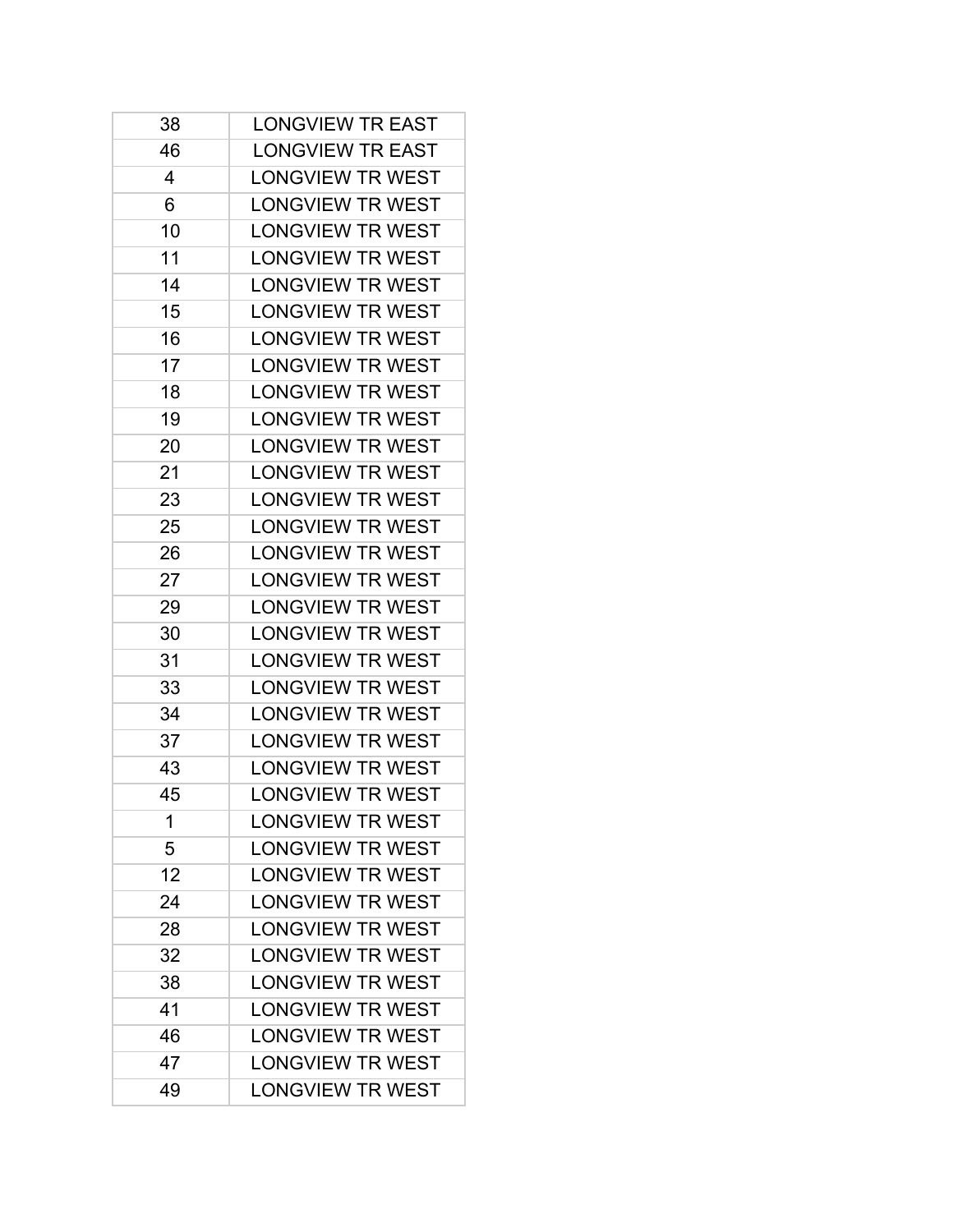| 51             | <b>LONGVIEW TR WEST</b> |
|----------------|-------------------------|
| 2              | <b>MERRIE TR</b>        |
| 6              | <b>MERRIE TR</b>        |
| 11             | <b>MERRIE TR</b>        |
| 12             | <b>MERRIE TR</b>        |
| 16             | <b>MERRIE TR</b>        |
| 19             | <b>MERRIE TR</b>        |
| 22             | <b>MERRIE TR</b>        |
| 23             | <b>MERRIE TR</b>        |
| 25             | <b>MERRIE TR</b>        |
| 26             | <b>MERRIE TR</b>        |
| 27             | <b>MERRIE TR</b>        |
| 28             | <b>MERRIE TR</b>        |
| 29             | <b>MERRIE TR</b>        |
| 33             | <b>MERRIE TR</b>        |
| 34             | <b>MERRIE TR</b>        |
| 35             | <b>MERRIE TR</b>        |
| 39             | <b>MERRIE TR</b>        |
| 41             | <b>MERRIE TR</b>        |
| 56             | <b>MERRIE TR</b>        |
| 58             | <b>MERRIE TR</b>        |
| 4              | <b>MERRIE TR</b>        |
| $\overline{7}$ | <b>MERRIE TR</b>        |
| 8              | <b>MERRIE TR</b>        |
| 9              | <b>MERRIE TR</b>        |
| 10             | <b>MERRIE TR</b>        |
| 13             | <b>MERRIE TR</b>        |
| 14             | <b>MERRIE TR</b>        |
| 15             | <b>MERRIE TR</b>        |
| 17             | <b>MERRIE TR</b>        |
| 18             | <b>MERRIE TR</b>        |
| 20             | <b>MERRIE TR</b>        |
| 21             | <b>MERRIE TR</b>        |
| 24             | <b>MERRIE TR</b>        |
| 30             | <b>MERRIE TR</b>        |
| 32             | <b>MERRIE TR</b>        |
| 36             | <b>MERRIE TR</b>        |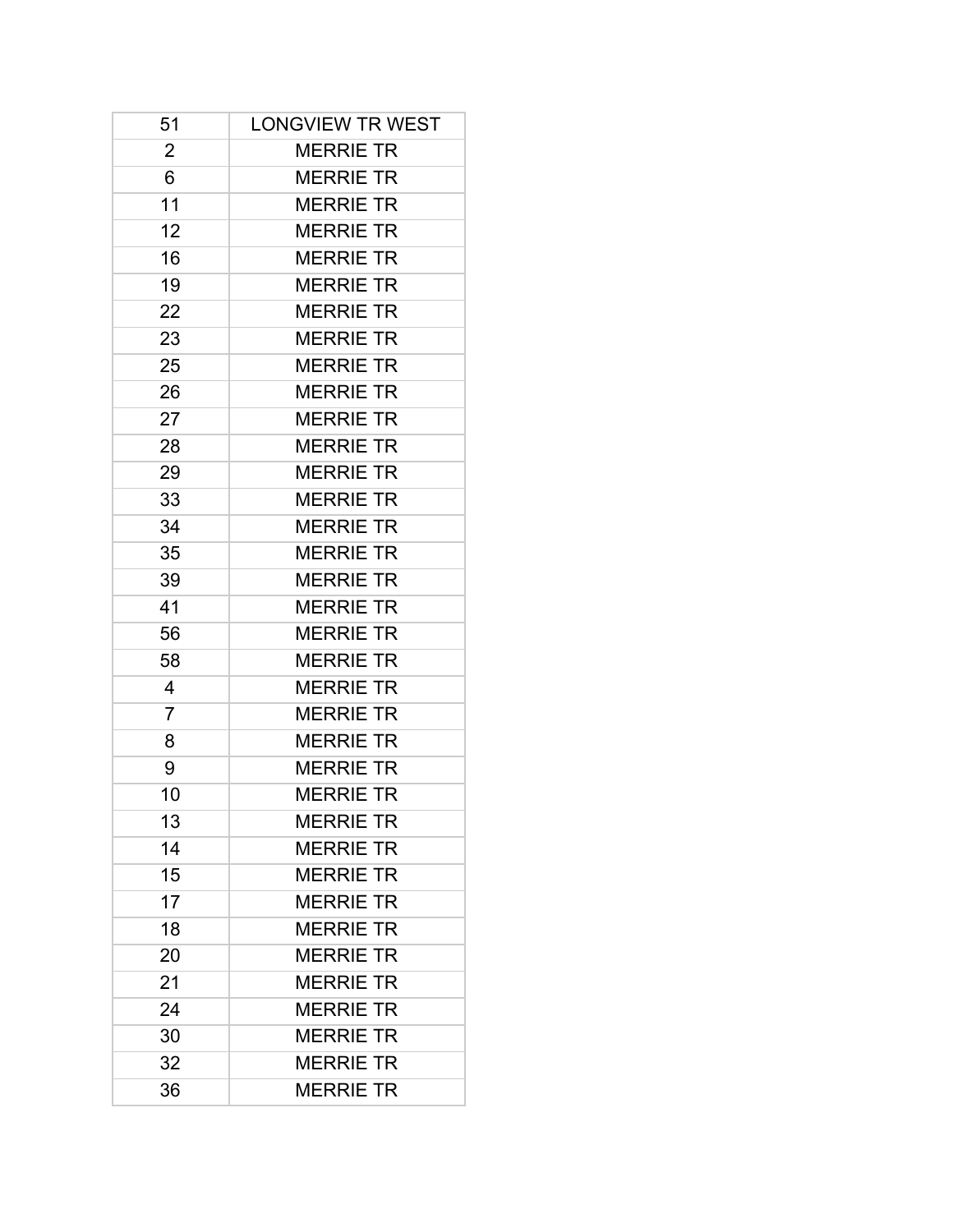| 38             | <b>MERRIE TR</b>      |
|----------------|-----------------------|
| 42             | <b>MERRIE TR</b>      |
| 43             | <b>MERRIE TR</b>      |
| 44             | <b>MERRIE TR</b>      |
| 45             | <b>MERRIE TR</b>      |
| 50             | <b>MERRIE TR</b>      |
| 52             | <b>MERRIE TR</b>      |
| 54             | <b>MERRIE TR</b>      |
| 6              | <b>MOUNTAIN RD</b>    |
| $\overline{7}$ | <b>MOUNTAIN RD</b>    |
| 12             | <b>MOUNTAIN RD</b>    |
| 19             | <b>MOUNTAIN RD</b>    |
| 21             | <b>MOUNTAIN RD</b>    |
| 15             | <b>MOUNTAIN RD</b>    |
| 18             | <b>MOUNTAIN RD</b>    |
| 30             | <b>MOUNTAIN RD</b>    |
| 15             | <b>NORTH SHORE RD</b> |
| 16             | NORTH SHORE RD        |
| 19             | <b>NORTH SHORE RD</b> |
| 22             | <b>NORTH SHORE RD</b> |
| 23             | <b>NORTH SHORE RD</b> |
| 25             | NORTH SHORE RD        |
| 27             | NORTH SHORE RD        |
| 28             | <b>NORTH SHORE RD</b> |
| 30             | NORTH SHORE RD        |
| 31             | NORTH SHORE RD        |
| 33             | NORTH SHORE RD        |
| 35             | NORTH SHORE RD        |
| 36             | NORTH SHORE RD        |
| 37             | NORTH SHORE RD        |
| 39             | NORTH SHORE RD        |
| 41             | NORTH SHORE RD        |
| 43             | NORTH SHORE RD        |
| 44             | NORTH SHORE RD        |
| 45             | <b>NORTH SHORE RD</b> |
| 47             | NORTH SHORE RD        |
| 49             | NORTH SHORE RD        |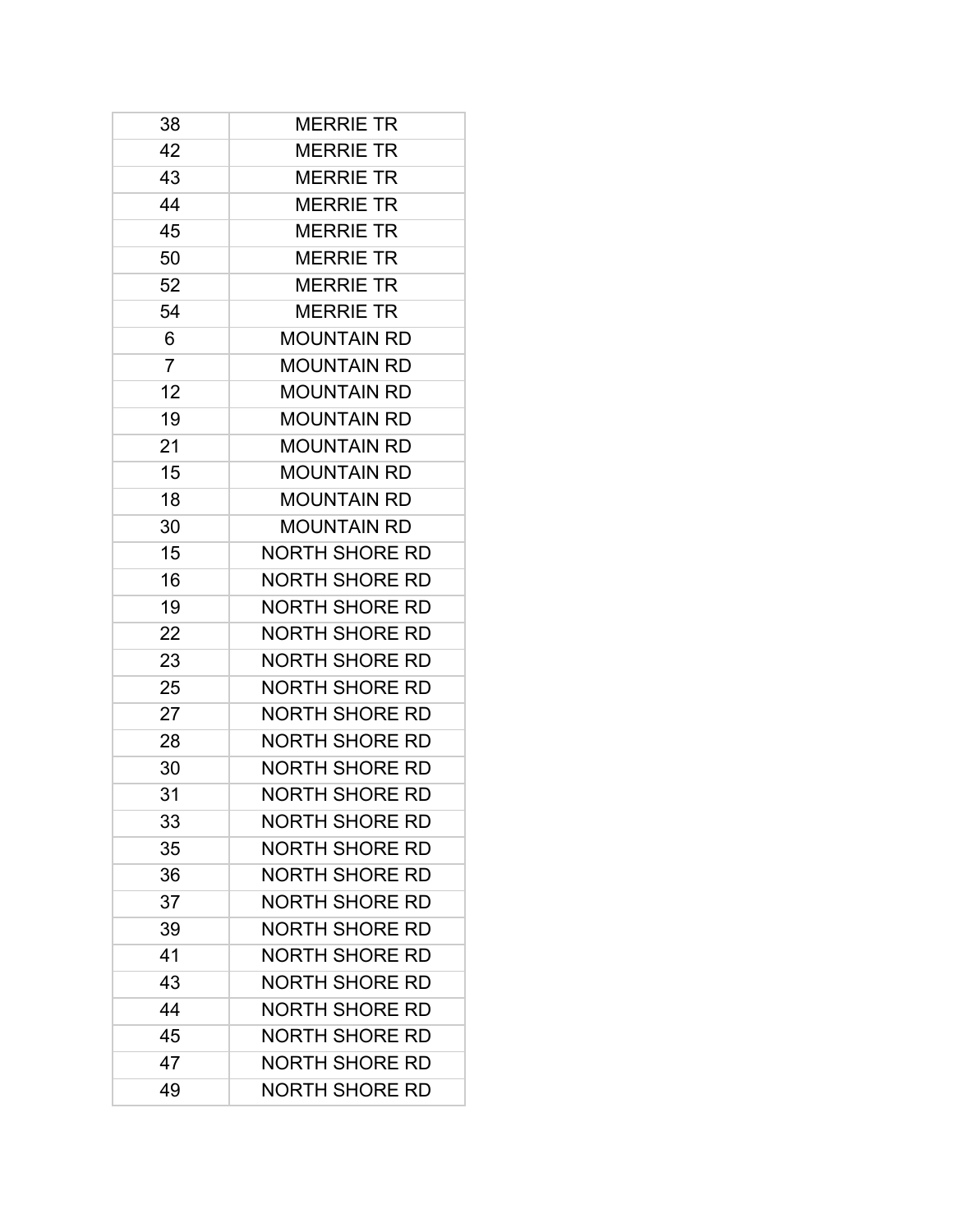| 52  | NORTH SHORE RD        |
|-----|-----------------------|
| 53  | <b>NORTH SHORE RD</b> |
| 55  | NORTH SHORE RD        |
| 61  | NORTH SHORE RD        |
| 62  | <b>NORTH SHORE RD</b> |
|     | <b>NORTH SHORE RD</b> |
| 64  |                       |
| 66  | <b>NORTH SHORE RD</b> |
| 67  | <b>NORTH SHORE RD</b> |
| 84  | <b>NORTH SHORE RD</b> |
| 91  | <b>NORTH SHORE RD</b> |
| 93  | NORTH SHORE RD        |
| 96  | <b>NORTH SHORE RD</b> |
| 106 | <b>NORTH SHORE RD</b> |
| 14  | <b>NORTH SHORE RD</b> |
| 20  | <b>NORTH SHORE RD</b> |
| 29  | <b>NORTH SHORE RD</b> |
| 32  | <b>NORTH SHORE RD</b> |
| 34  | <b>NORTH SHORE RD</b> |
| 38  | NORTH SHORE RD        |
| 40  | NORTH SHORE RD        |
| 51  | <b>NORTH SHORE RD</b> |
| 54  | <b>NORTH SHORE RD</b> |
| 56  | <b>NORTH SHORE RD</b> |
| 57  | <b>NORTH SHORE RD</b> |
| 58  | <b>NORTH SHORE RD</b> |
| 63  | <b>NORTH SHORE RD</b> |
| 65  | <b>NORTH SHORE RD</b> |
| 73  | <b>NORTH SHORE RD</b> |
| 74  | NORTH SHORE RD        |
| 78  | NORTH SHORE RD        |
| 80  | NORTH SHORE RD        |
| 81  | <b>NORTH SHORE RD</b> |
| 85  | <b>NORTH SHORE RD</b> |
| 86  | NORTH SHORE RD        |
| 104 | NORTH SHORE RD        |
| 85A | NORTH SHORE RD        |
| 5   | <b>ORANGE TR</b>      |
|     |                       |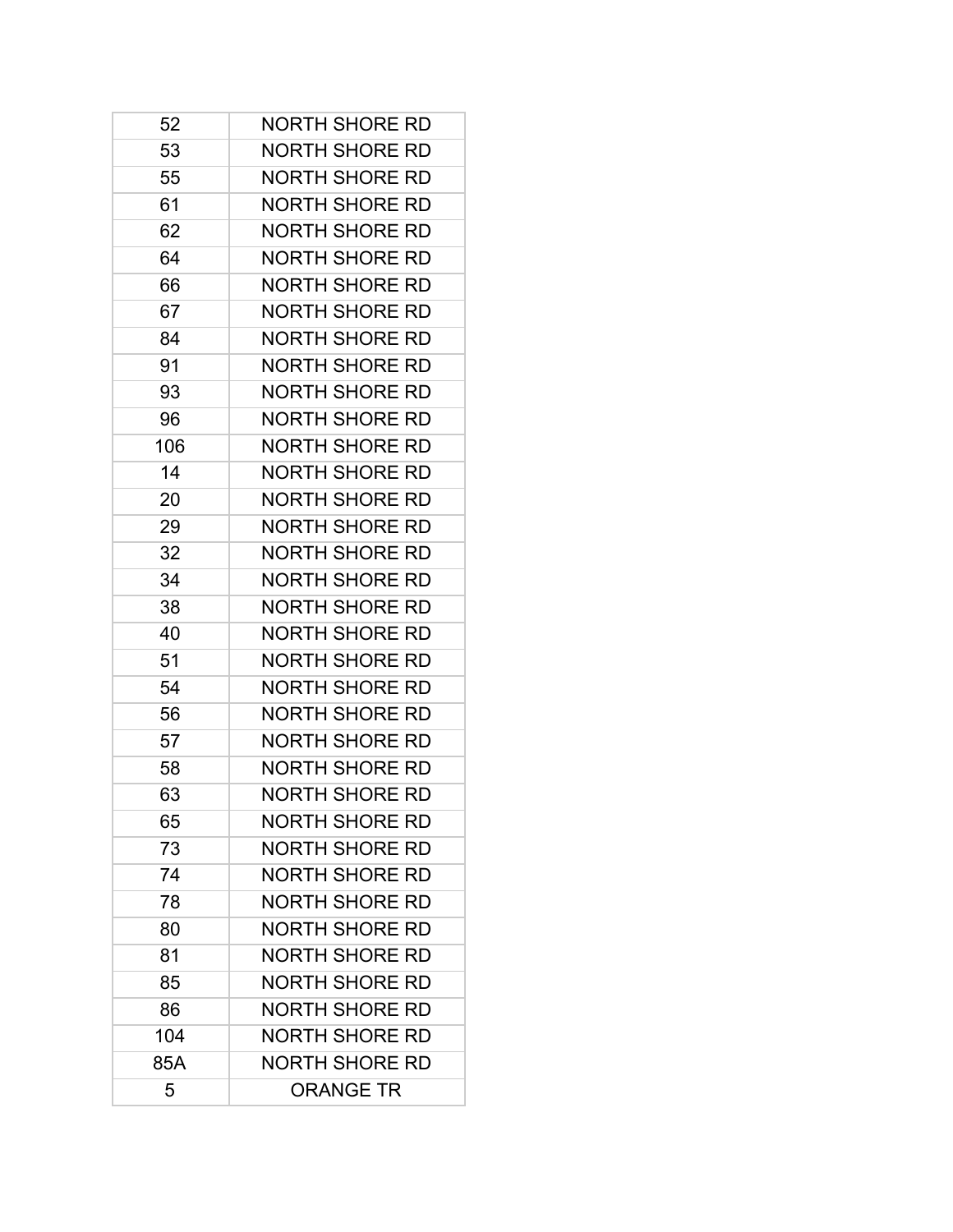| 12             | <b>ORANGE TR</b>   |
|----------------|--------------------|
| 15             | <b>ORANGE TR</b>   |
| $\overline{7}$ | <b>ORANGE TR</b>   |
| 8              | <b>ORANGE TR</b>   |
| 9              | <b>ORANGE TR</b>   |
| 11             | <b>ORANGE TR</b>   |
| 14             | <b>ORANGE TR</b>   |
| 4              | <b>RIEKENS TR</b>  |
| 7              | <b>RIEKENS TR</b>  |
| 8              | <b>RIEKENS TR</b>  |
| 9              | <b>RIEKENS TR</b>  |
| 11             | <b>RIEKENS TR</b>  |
| 14             | <b>RIEKENS TR</b>  |
| 15             | <b>RIEKENS TR</b>  |
| 16             | <b>RIEKENS TR</b>  |
|                |                    |
| 17             | <b>RIEKENS TR</b>  |
| 18             | <b>RIEKENS TR</b>  |
| 26             | <b>RIEKENS TR</b>  |
| 28             | <b>RIEKENS TR</b>  |
| 2              | <b>RIEKENS TR</b>  |
| 3              | <b>RIEKENS TR</b>  |
| 10             | <b>RIEKENS TR</b>  |
| 12             | <b>RIEKENS TR</b>  |
| 19             | <b>RIEKENS TR</b>  |
| 20             | <b>RIEKENS TR</b>  |
| 22             | <b>RIEKENS TR</b>  |
| 23             | <b>RIEKENS TR</b>  |
| 32             | <b>RIEKENS TR</b>  |
| 26A            | <b>RIEKENS TR</b>  |
| $\overline{7}$ | <b>SEMINOLE TR</b> |
| 9              | <b>SEMINOLE TR</b> |
| 5              | <b>SEMINOLE TR</b> |
| 10             | <b>SENECA TR</b>   |
| 15             | <b>SENECA TR</b>   |
| 17             | <b>SENECA TR</b>   |
| 18             | <b>SENECA TR</b>   |
| 21             | <b>SENECA TR</b>   |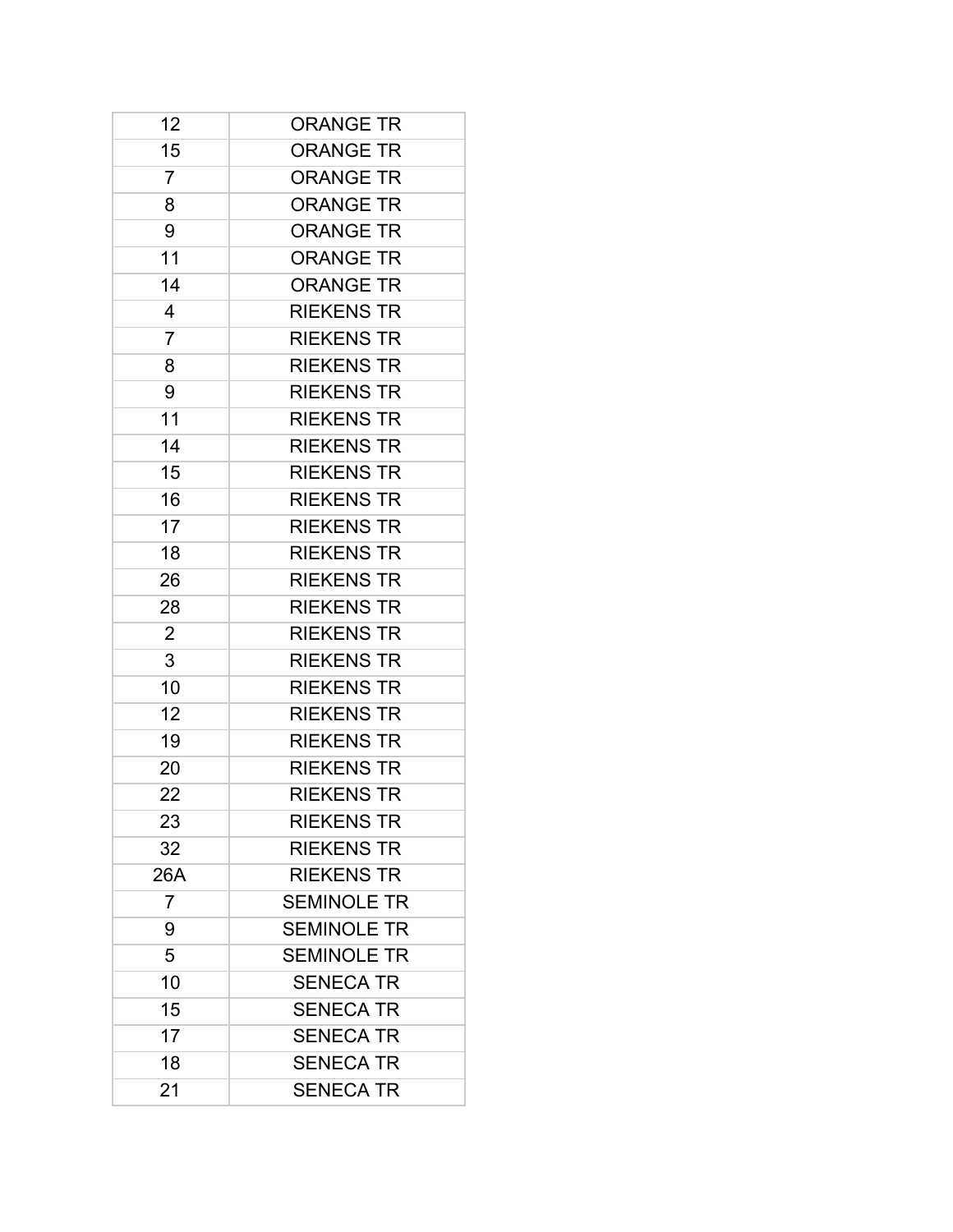| 23 | <b>SENECA TR</b>  |
|----|-------------------|
| 24 | <b>SENECA TR</b>  |
| 25 | <b>SENECA TR</b>  |
| 26 | <b>SENECA TR</b>  |
| 28 | <b>SENECA TR</b>  |
| 35 | <b>SENECA TR</b>  |
| 36 | <b>SENECA TR</b>  |
| 40 | <b>SENECA TR</b>  |
| 43 | <b>SENECA TR</b>  |
| 46 | <b>SENECA TR</b>  |
| 48 | <b>SENECA TR</b>  |
| 50 | <b>SENECA TR</b>  |
| 52 | <b>SENECA TR</b>  |
| 57 | <b>SENECA TR</b>  |
| 16 | <b>SENECA TR</b>  |
| 20 | <b>SENECA TR</b>  |
| 20 | <b>SENECA TR</b>  |
| 27 | <b>SENECA TR</b>  |
| 32 | <b>SENECA TR</b>  |
| 41 | <b>SENECA TR</b>  |
| 44 | <b>SENECA TR</b>  |
| 47 | <b>SENECA TR</b>  |
| 49 | <b>SENECA TR</b>  |
| 53 | <b>SENECA TR</b>  |
| 1  | <b>SHAWGER RD</b> |
| 7  | <b>SHAWGER RD</b> |
| 8  | <b>SHAWGER RD</b> |
| 9  | <b>SHAWGER RD</b> |
| 10 | <b>SHAWGER RD</b> |
| 14 | <b>SHAWGER RD</b> |
| 15 | <b>SHAWGER RD</b> |
| 18 | <b>SHAWGER RD</b> |
| 28 | <b>SHAWGER RD</b> |
| 30 | <b>SHAWGER RD</b> |
| 33 | <b>SHAWGER RD</b> |
| 34 | <b>SHAWGER RD</b> |
| 39 | <b>SHAWGER RD</b> |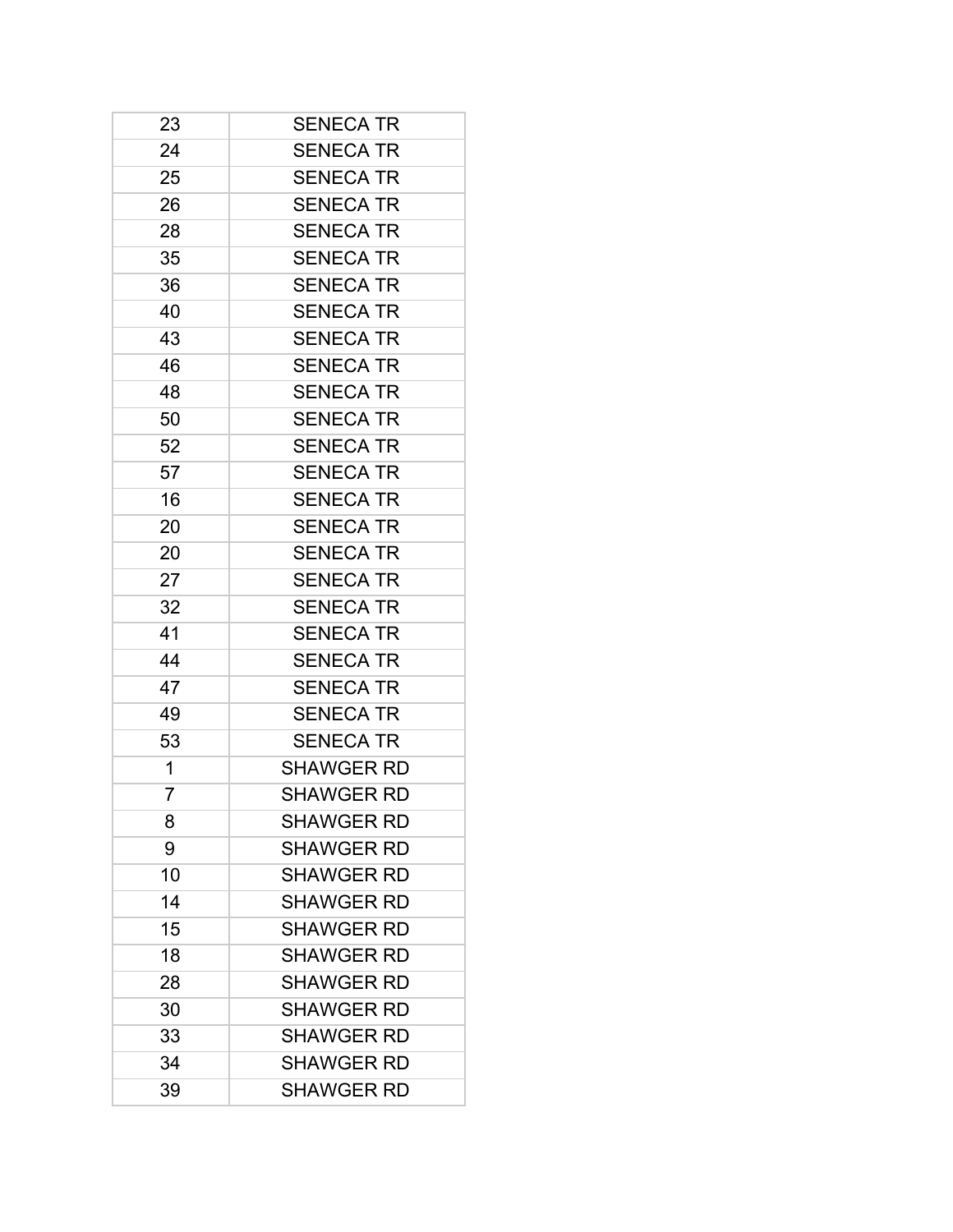| 45             | <b>SHAWGER RD</b> |
|----------------|-------------------|
| 54             | <b>SHAWGER RD</b> |
| 4              | <b>SHAWGER RD</b> |
| 5              | <b>SHAWGER RD</b> |
| 17             | <b>SHAWGER RD</b> |
| 31             | <b>SHAWGER RD</b> |
| 32             | <b>SHAWGER RD</b> |
| 35             | <b>SHAWGER RD</b> |
| 36             | <b>SHAWGER RD</b> |
| 38             | <b>SHAWGER RD</b> |
| 40             | <b>SHAWGER RD</b> |
| 41             | <b>SHAWGER RD</b> |
| 44             | <b>SHAWGER RD</b> |
| 48             | <b>SHAWGER RD</b> |
| 50             | <b>SHAWGER RD</b> |
| 52             | <b>SHAWGER RD</b> |
| 8              | <b>SHAWNEE TR</b> |
| 29             | <b>SHAWNEE TR</b> |
| 1              | <b>SHAWNEE TR</b> |
| 2              | <b>SHAWNEE TR</b> |
| 4              | <b>SHAWNEE TR</b> |
| 6              | <b>SHAWNEE TR</b> |
| $\overline{7}$ | <b>SHAWNEE TR</b> |
| 11             | <b>SHAWNEE TR</b> |
| 12             | <b>SHAWNEE TR</b> |
| 14             | <b>SHAWNEE TR</b> |
| 15             | <b>SHAWNEE TR</b> |
| 16             | <b>SHAWNEE TR</b> |
| 20             | <b>SHAWNEE TR</b> |
| 21             | <b>SHAWNEE TR</b> |
| 23             | <b>SHAWNEE TR</b> |
| 24             | <b>SHAWNEE TR</b> |
| 25             | <b>SHAWNEE TR</b> |
| 26             | <b>SHAWNEE TR</b> |
| 27             | <b>SHAWNEE TR</b> |
| 28             | <b>SHAWNEE TR</b> |
| 34             | <b>SHAWNEE TR</b> |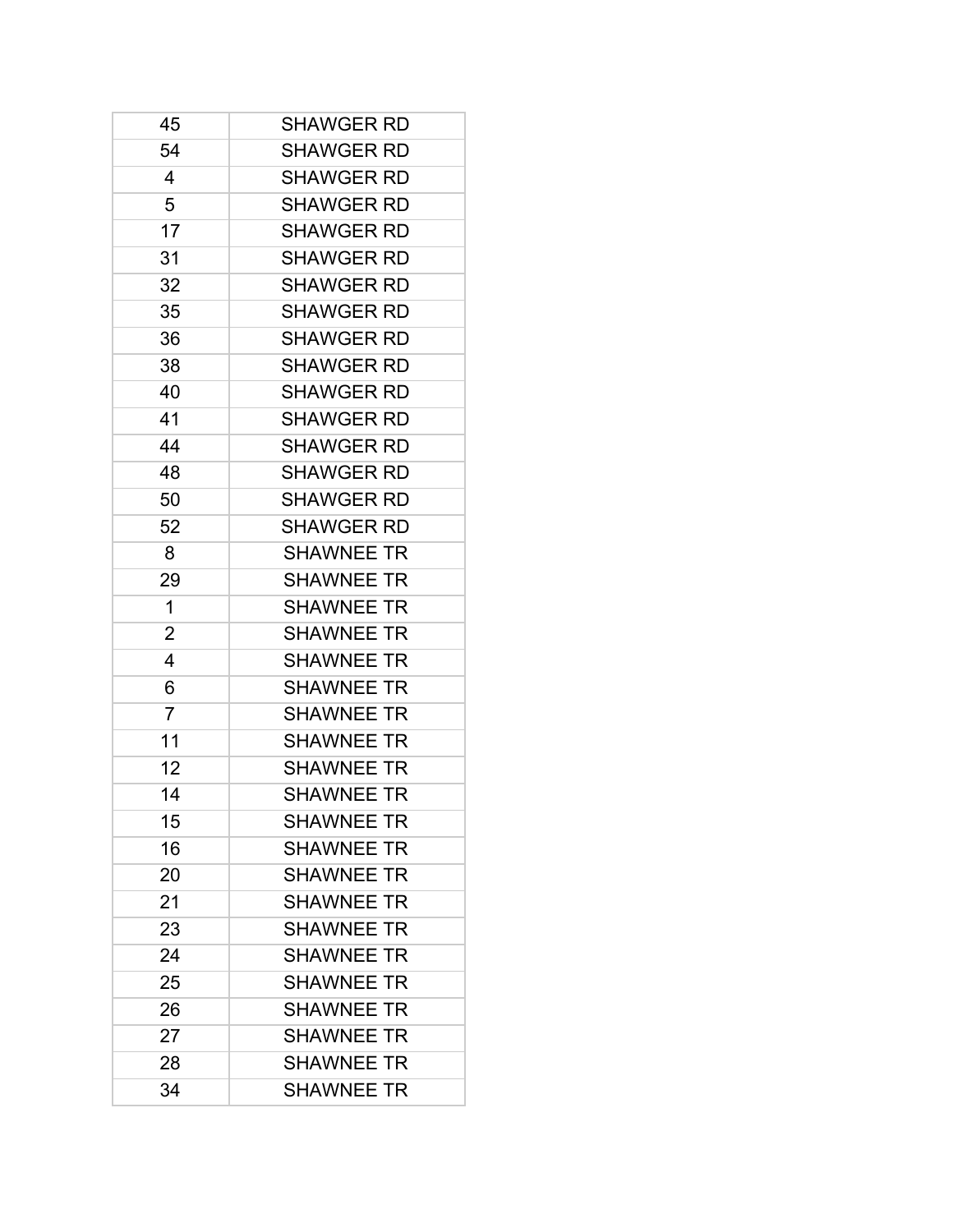| 36             | <b>SHAWNEE TR</b>     |
|----------------|-----------------------|
| 41             | <b>SHAWNEE TR</b>     |
| 45             | <b>SHAWNEE TR</b>     |
| 46             | <b>SHAWNEE TR</b>     |
| 47             | <b>SHAWNEE TR</b>     |
| 49             | <b>SHAWNEE TR</b>     |
| 5              | <b>SIOUX TR</b>       |
| 9              | <b>SIOUX TR</b>       |
| 17             | <b>SIOUX TR</b>       |
| 18             | <b>SIOUX TR</b>       |
| 11             | <b>SIOUX TR</b>       |
| 12             | <b>SIOUX TR</b>       |
| 13             | <b>SIOUX TR</b>       |
| 16             | SIOUX TR              |
| 20             | <b>SIOUX TR</b>       |
| 21             | <b>SIOUX TR</b>       |
| 22             | <b>SIOUX TR</b>       |
| 23             | <b>SIOUX TR</b>       |
| 5              | <b>SOUTH SHORE RD</b> |
| 6              | <b>SOUTH SHORE RD</b> |
| 9              | <b>SOUTH SHORE RD</b> |
| 15             | <b>SOUTH SHORE RD</b> |
| 17             | <b>SOUTH SHORE RD</b> |
| 19             | <b>SOUTH SHORE RD</b> |
| 22             | <b>SOUTH SHORE RD</b> |
| 23             | <b>SOUTH SHORE RD</b> |
| 24             | <b>SOUTH SHORE RD</b> |
| 25             | <b>SOUTH SHORE RD</b> |
| 26             | <b>SOUTH SHORE RD</b> |
| 28             | <b>SOUTH SHORE RD</b> |
| 8              | <b>SOUTH SHORE RD</b> |
| 10             | <b>SOUTH SHORE RD</b> |
| 12             | <b>SOUTH SHORE RD</b> |
| $\overline{7}$ | <b>SOUTH WYNDE DR</b> |
| 14             | <b>SOUTH WYNDE DR</b> |
| 23             | <b>SOUTH WYNDE DR</b> |
| 24             | <b>SOUTH WYNDE DR</b> |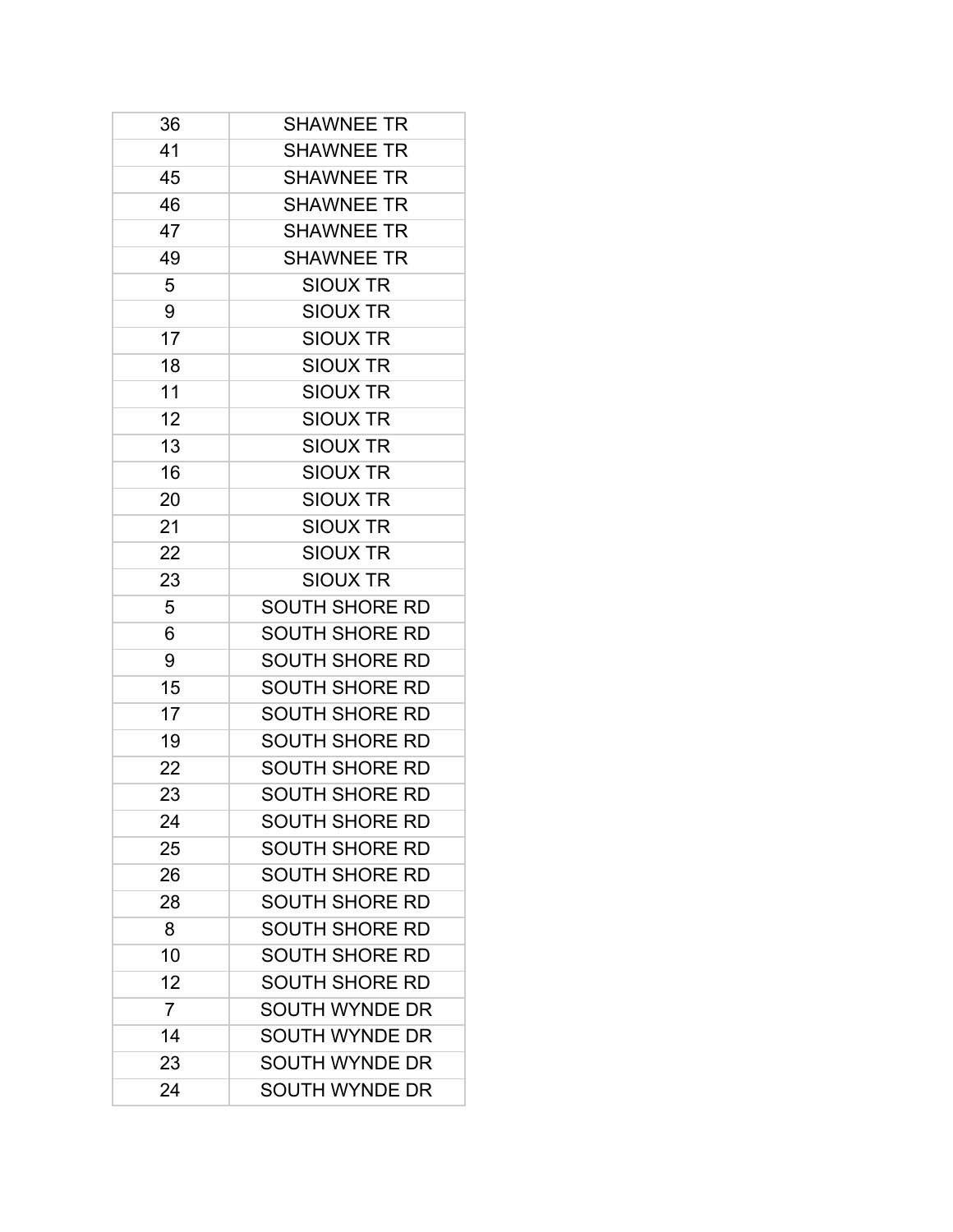| 25 | SOUTH WYNDE DR        |
|----|-----------------------|
| 34 | <b>SOUTH WYNDE DR</b> |
| 39 | SOUTH WYNDE DR        |
| 40 | <b>SOUTH WYNDE DR</b> |
| 44 | <b>SOUTH WYNDE DR</b> |
| 45 | <b>SOUTH WYNDE DR</b> |
| 51 | <b>SOUTH WYNDE DR</b> |
| 57 | <b>SOUTH WYNDE DR</b> |
| 67 | <b>SOUTH WYNDE DR</b> |
| 5  | SOUTH WYNDE DR        |
| 9  | <b>SOUTH WYNDE DR</b> |
| 15 | SOUTH WYNDE DR        |
| 18 | <b>SOUTH WYNDE DR</b> |
| 19 | SOUTH WYNDE DR        |
| 20 | <b>SOUTH WYNDE DR</b> |
| 21 | <b>SOUTH WYNDE DR</b> |
| 22 | <b>SOUTH WYNDE DR</b> |
| 26 | <b>SOUTH WYNDE DR</b> |
| 30 | SOUTH WYNDE DR        |
| 36 | SOUTH WYNDE DR        |
| 48 | <b>SOUTH WYNDE DR</b> |
| 49 | SOUTH WYNDE DR        |
| 50 | <b>SOUTH WYNDE DR</b> |
| 54 | <b>SOUTH WYNDE DR</b> |
| 60 | <b>SOUTH WYNDE DR</b> |
| 62 | SOUTH WYNDE DR        |
| 66 | <b>SOUTH WYNDE DR</b> |
| 69 | <b>SOUTH WYNDE DR</b> |
| 70 | <b>SOUTH WYNDE DR</b> |
| 72 | <b>SOUTH WYNDE DR</b> |
| 1  | <b>SUNSET TR</b>      |
| 3  | <b>SUNSET TR</b>      |
| 5  | <b>SUNSET TR</b>      |
| 9  | <b>SUNSET TR</b>      |
| 10 | <b>SUNSET TR</b>      |
| 11 | <b>SUNSET TR</b>      |
| 14 | <b>SUNSET TR</b>      |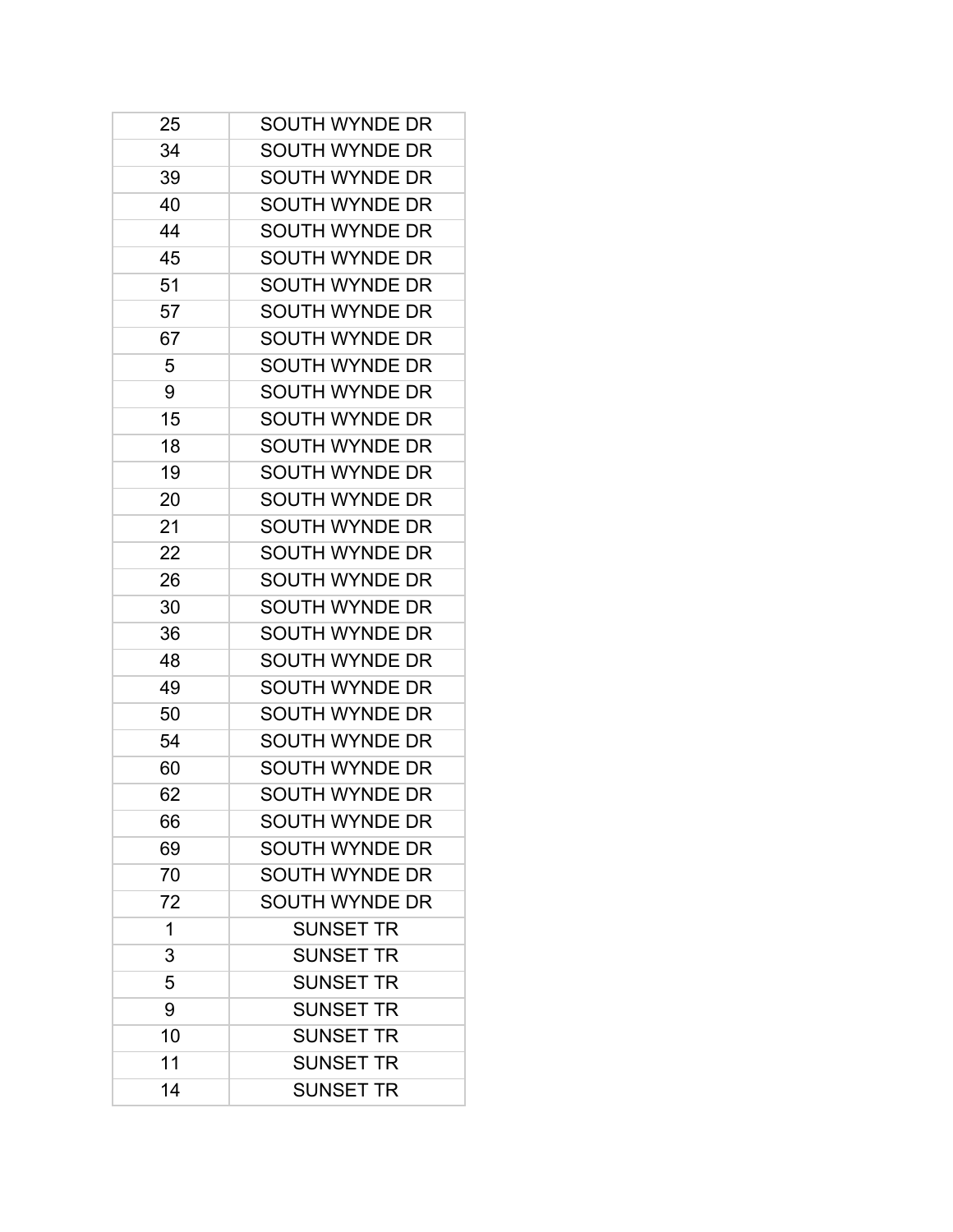| 16             | <b>SUNSET TR</b> |
|----------------|------------------|
| 19             | <b>SUNSET TR</b> |
| 20             | <b>SUNSET TR</b> |
| 21             | <b>SUNSET TR</b> |
| 23             | <b>SUNSET TR</b> |
| 25             | <b>SUNSET TR</b> |
| 30             | <b>SUNSET TR</b> |
| 32             | <b>SUNSET TR</b> |
| 33             | <b>SUNSET TR</b> |
| 34             | <b>SUNSET TR</b> |
| 35             | <b>SUNSET TR</b> |
| 37             | <b>SUNSET TR</b> |
| 38             | <b>SUNSET TR</b> |
| 41             | <b>SUNSET TR</b> |
| 45             | <b>SUNSET TR</b> |
| 47             | <b>SUNSET TR</b> |
| 53             | <b>SUNSET TR</b> |
| 54             | <b>SUNSET TR</b> |
| 56             | <b>SUNSET TR</b> |
| 59             | <b>SUNSET TR</b> |
| 63             | <b>SUNSET TR</b> |
| 71             | <b>SUNSET TR</b> |
| 79             | <b>SUNSET TR</b> |
| 86             | <b>SUNSET TR</b> |
| 89             | <b>SUNSET TR</b> |
| 95             | <b>SUNSET TR</b> |
| 96             | <b>SUNSET TR</b> |
| 99             | <b>SUNSET TR</b> |
| 100            | <b>SUNSET TR</b> |
| 103            | <b>SUNSET TR</b> |
| 104            | <b>SUNSET TR</b> |
| 107            | <b>SUNSET TR</b> |
| 113            | <b>SUNSET TR</b> |
| $\overline{7}$ | <b>SUNSET TR</b> |
| 15             | <b>SUNSET TR</b> |
| 17             | <b>SUNSET TR</b> |
| 18             | <b>SUNSET TR</b> |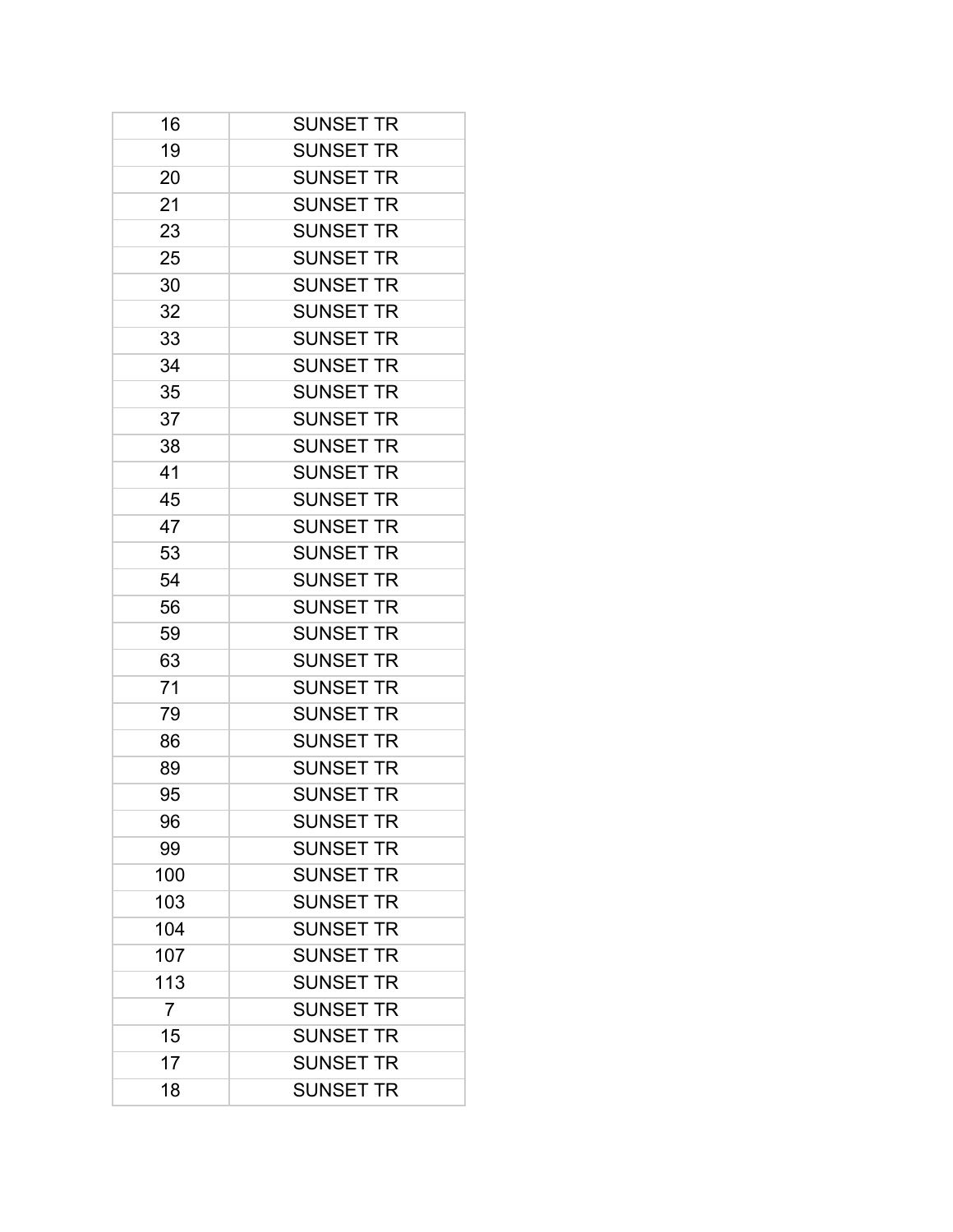| 28  | <b>SUNSET TR</b>   |
|-----|--------------------|
| 29  | <b>SUNSET TR</b>   |
| 39  | <b>SUNSET TR</b>   |
| 43  | <b>SUNSET TR</b>   |
| 49  | <b>SUNSET TR</b>   |
| 55  | <b>SUNSET TR</b>   |
| 60  | <b>SUNSET TR</b>   |
| 61  | <b>SUNSET TR</b>   |
| 63  | <b>SUNSET TR</b>   |
| 67  | <b>SUNSET TR</b>   |
| 69  | <b>SUNSET TR</b>   |
| 77  | <b>SUNSET TR</b>   |
| 81  | <b>SUNSET TR</b>   |
| 83  | <b>SUNSET TR</b>   |
| 87  | <b>SUNSET TR</b>   |
| 88  | <b>SUNSET TR</b>   |
| 90  | <b>SUNSET TR</b>   |
| 91  | <b>SUNSET TR</b>   |
| 93  | <b>SUNSET TR</b>   |
| 93  | <b>SUNSET TR</b>   |
| 97  | <b>SUNSET TR</b>   |
| 98  | <b>SUNSET TR</b>   |
| 109 | <b>SUNSET TR</b>   |
| 117 | <b>SUNSET TR</b>   |
| 4   | <b>TOMAHAWK TR</b> |
| 12  | <b>TOMAHAWK TR</b> |
| 16  | <b>TOMAHAWK TR</b> |
| 21  | <b>TOMAHAWK TR</b> |
| 22  | TOMAHAWK TR        |
| 25  | <b>TOMAHAWK TR</b> |
| 26  | <b>TOMAHAWK TR</b> |
| 30  | <b>TOMAHAWK TR</b> |
| 40  | <b>TOMAHAWK TR</b> |
| 43  | <b>TOMAHAWK TR</b> |
| 48  | <b>TOMAHAWK TR</b> |
| 50  | <b>TOMAHAWK TR</b> |
| 53  | TOMAHAWK TR        |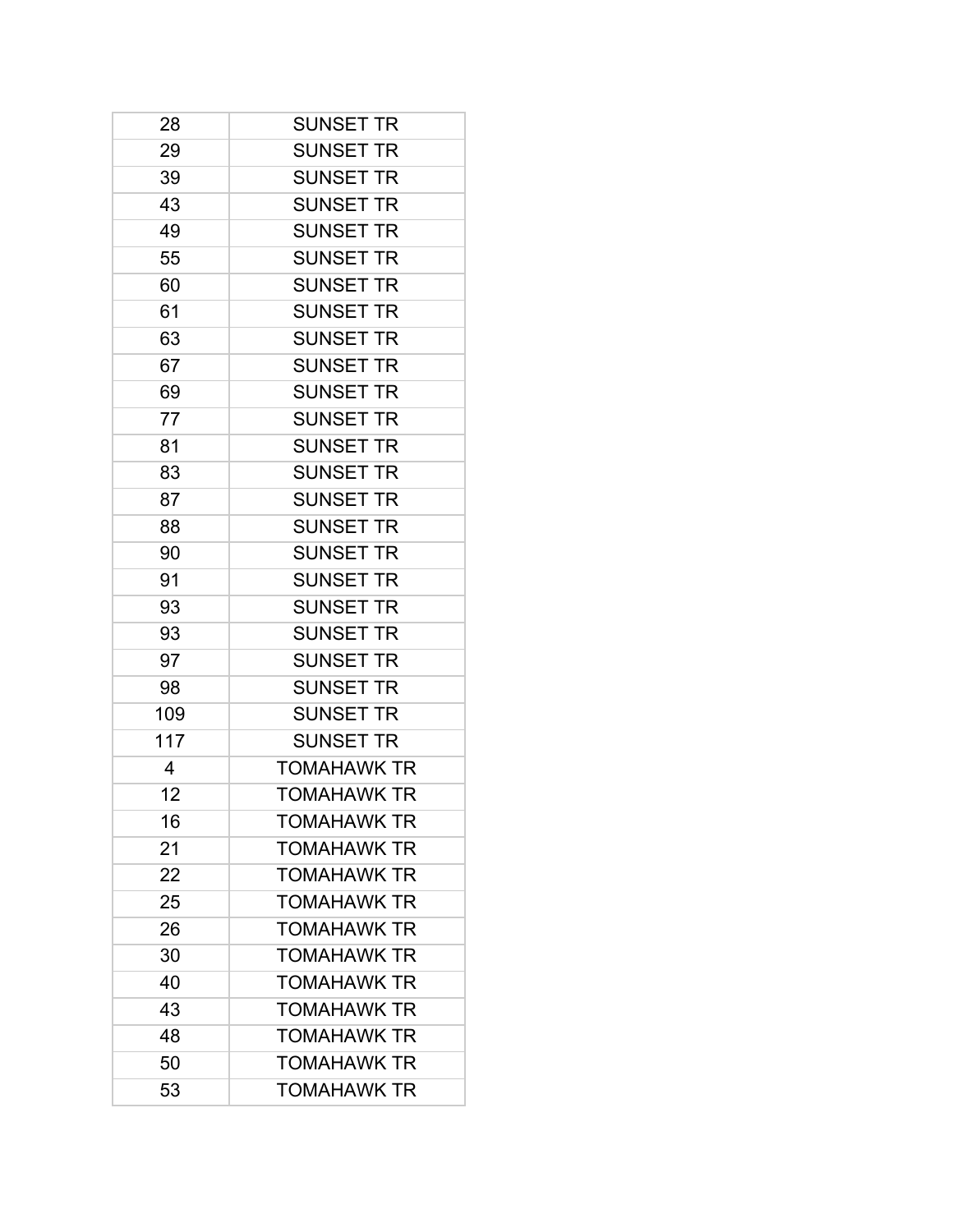| 54 | <b>TOMAHAWK TR</b> |
|----|--------------------|
| 56 | <b>TOMAHAWK TR</b> |
| 76 | <b>TOMAHAWK TR</b> |
| 80 | <b>TOMAHAWK TR</b> |
| 8  | <b>TOMAHAWK TR</b> |
| 11 | <b>TOMAHAWK TR</b> |
| 15 | <b>TOMAHAWK TR</b> |
| 17 | <b>TOMAHAWK TR</b> |
| 19 | <b>TOMAHAWK TR</b> |
| 23 | <b>TOMAHAWK TR</b> |
| 24 | <b>TOMAHAWK TR</b> |
| 27 | <b>TOMAHAWK TR</b> |
| 28 | <b>TOMAHAWK TR</b> |
| 32 | <b>TOMAHAWK TR</b> |
| 35 | <b>TOMAHAWK TR</b> |
| 36 | <b>TOMAHAWK TR</b> |
| 38 | <b>TOMAHAWK TR</b> |
| 39 | <b>TOMAHAWK TR</b> |
| 41 | <b>TOMAHAWK TR</b> |
| 44 | <b>TOMAHAWK TR</b> |
| 45 | <b>TOMAHAWK TR</b> |
| 46 | <b>TOMAHAWK TR</b> |
| 51 | <b>TOMAHAWK TR</b> |
| 52 | <b>TOMAHAWK TR</b> |
| 60 | <b>TOMAHAWK TR</b> |
| 61 | <b>TOMAHAWK TR</b> |
| 63 | <b>TOMAHAWK TR</b> |
| 64 | <b>TOMAHAWK TR</b> |
| 66 | <b>TOMAHAWK TR</b> |
| 72 | <b>TOMAHAWK TR</b> |
| 19 | <b>WARREN TR</b>   |
| 21 | <b>WARREN TR</b>   |
| 28 | <b>WARREN TR</b>   |
| 34 | <b>WARREN TR</b>   |
| 38 | <b>WARREN TR</b>   |
| 40 | <b>WARREN TR</b>   |
| 42 | <b>WARREN TR</b>   |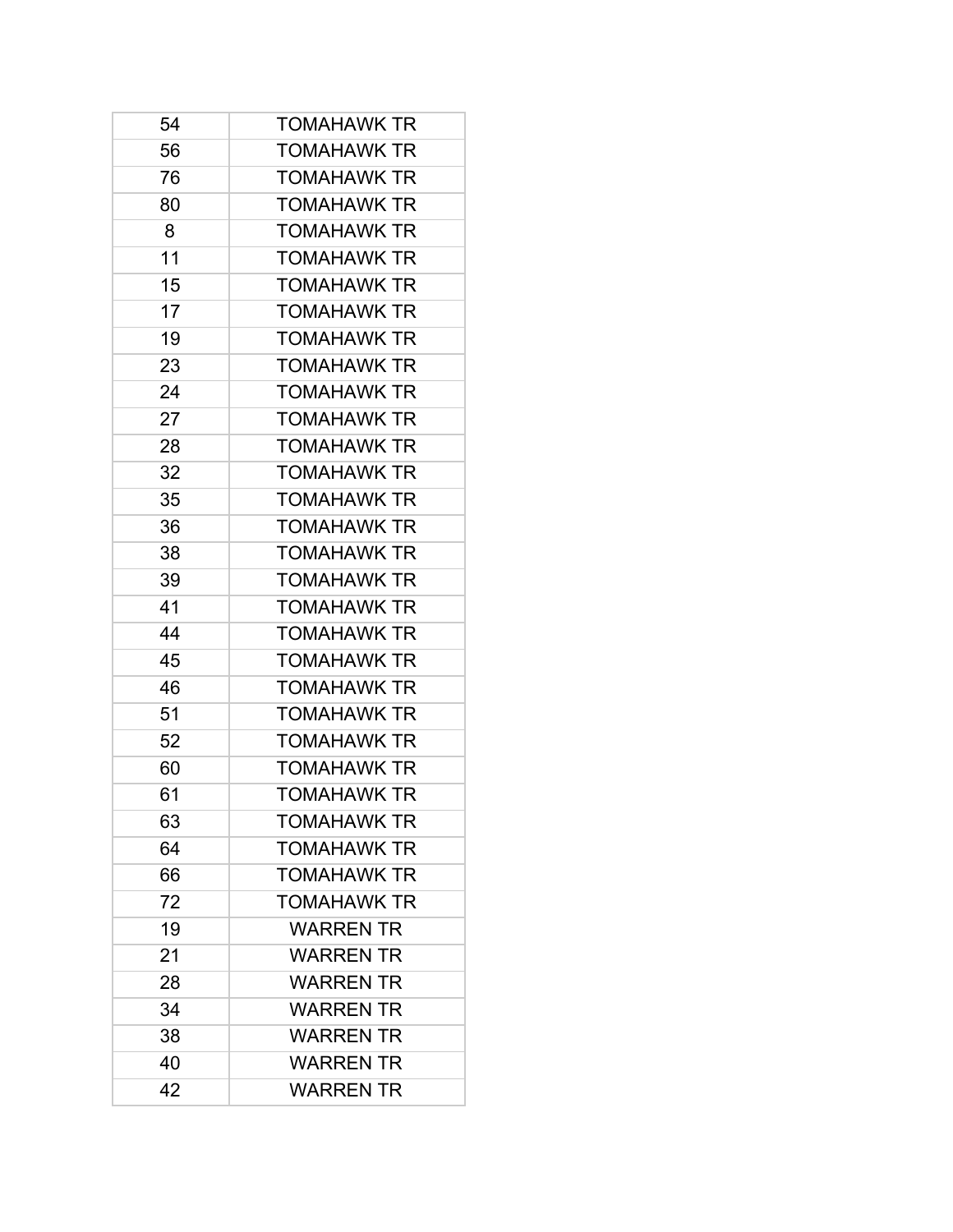| 43             | <b>WARREN TR</b>     |
|----------------|----------------------|
| 44             | <b>WARREN TR</b>     |
| 45             | <b>WARREN TR</b>     |
| 23             | <b>WARREN TR</b>     |
| 24             | <b>WARREN TR</b>     |
| 25             | <b>WARREN TR</b>     |
| 26             | <b>WARREN TR</b>     |
| 32             | <b>WARREN TR</b>     |
| 36             | <b>WARREN TR</b>     |
| 39             | <b>WARREN TR</b>     |
| 41             | <b>WARREN TR</b>     |
| 46             | <b>WARREN TR</b>     |
| 6              | <b>WEST SHORE RD</b> |
| $\overline{7}$ | <b>WEST SHORE RD</b> |
| 10             | <b>WEST SHORE RD</b> |
| 14             | <b>WEST SHORE RD</b> |
| 15             | <b>WEST SHORE RD</b> |
| 21             | <b>WEST SHORE RD</b> |
| 22             | <b>WEST SHORE RD</b> |
| 23             | <b>WEST SHORE RD</b> |
| 25             | <b>WEST SHORE RD</b> |
| 26             | <b>WEST SHORE RD</b> |
| 28             | <b>WEST SHORE RD</b> |
| 29             | <b>WEST SHORE RD</b> |
| 36             | <b>WEST SHORE RD</b> |
| 37             | <b>WEST SHORE RD</b> |
| 38             | <b>WEST SHORE RD</b> |
| 40             | <b>WEST SHORE RD</b> |
| 41             | <b>WEST SHORE RD</b> |
| 42             | <b>WEST SHORE RD</b> |
| 44             | <b>WEST SHORE RD</b> |
| 45             | <b>WEST SHORE RD</b> |
| 46             | <b>WEST SHORE RD</b> |
| 49             | <b>WEST SHORE RD</b> |
| 50             | <b>WEST SHORE RD</b> |
| 53             | <b>WEST SHORE RD</b> |
| 56             | <b>WEST SHORE RD</b> |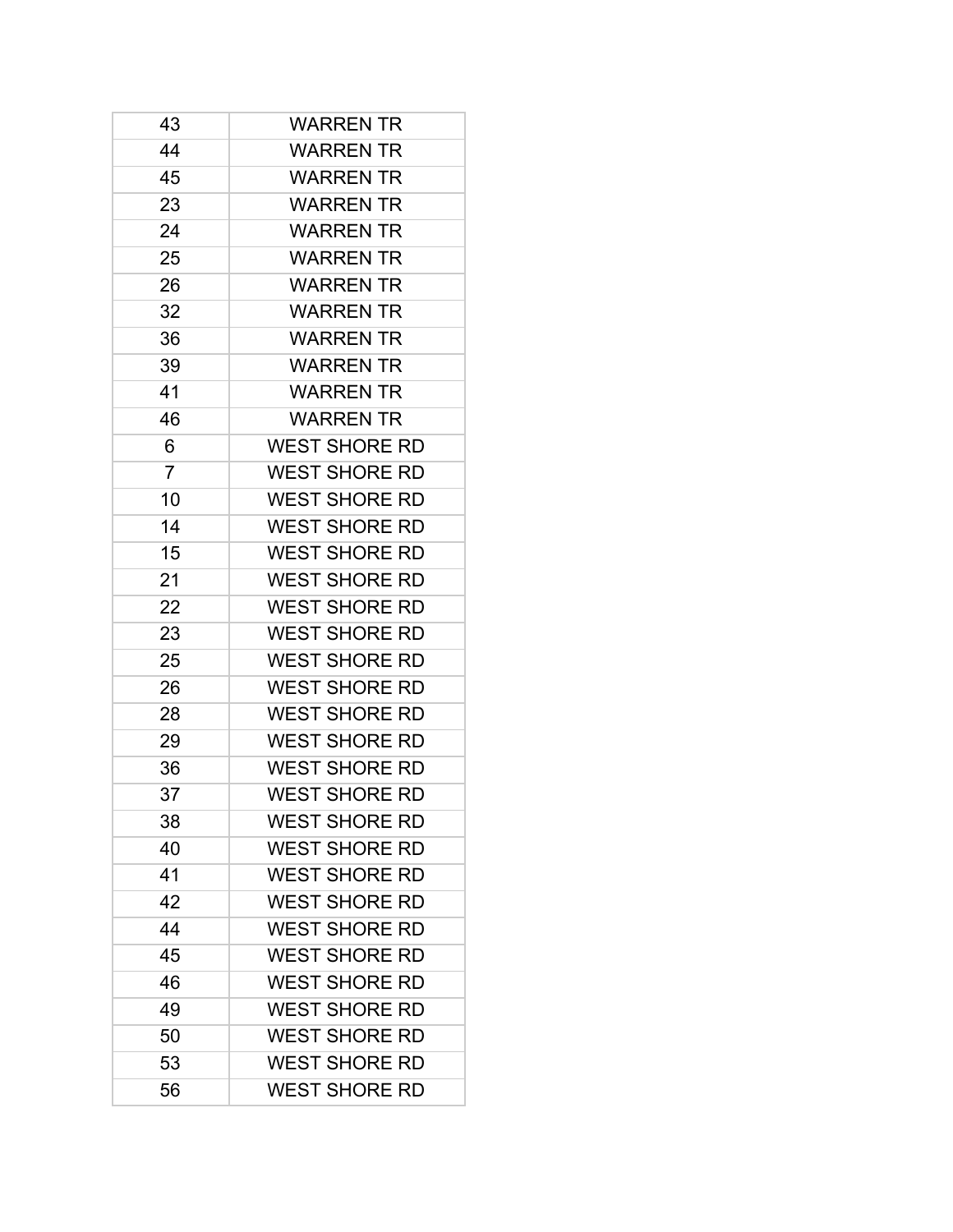| 58  | <b>WEST SHORE RD</b> |
|-----|----------------------|
| 59  | <b>WEST SHORE RD</b> |
| 63  | <b>WEST SHORE RD</b> |
| 65  | <b>WEST SHORE RD</b> |
| 66  | <b>WEST SHORE RD</b> |
| 68  | <b>WEST SHORE RD</b> |
| 69  | <b>WEST SHORE RD</b> |
| 70  | <b>WEST SHORE RD</b> |
| 71  | <b>WEST SHORE RD</b> |
| 75  | <b>WEST SHORE RD</b> |
| 76  | <b>WEST SHORE RD</b> |
| 77  | <b>WEST SHORE RD</b> |
| 81  | <b>WEST SHORE RD</b> |
| 83  | <b>WEST SHORE RD</b> |
| 84  | <b>WEST SHORE RD</b> |
| 90  | <b>WEST SHORE RD</b> |
| 91  | <b>WEST SHORE RD</b> |
| 92  | <b>WEST SHORE RD</b> |
| 93  | <b>WEST SHORE RD</b> |
| 94  | <b>WEST SHORE RD</b> |
| 97  | <b>WEST SHORE RD</b> |
| 100 | <b>WEST SHORE RD</b> |
| 102 | <b>WEST SHORE RD</b> |
| 103 | <b>WEST SHORE RD</b> |
| 104 | <b>WEST SHORE RD</b> |
| 107 | <b>WEST SHORE RD</b> |
| 108 | <b>WEST SHORE RD</b> |
| 110 | <b>WEST SHORE RD</b> |
| 111 | <b>WEST SHORE RD</b> |
| 112 | <b>WEST SHORE RD</b> |
| 114 | <b>WEST SHORE RD</b> |
| 116 | <b>WEST SHORE RD</b> |
| 122 | <b>WEST SHORE RD</b> |
| 27  | <b>WEST SHORE RD</b> |
| 31  | <b>WEST SHORE RD</b> |
| 32  | <b>WEST SHORE RD</b> |
| 33  | <b>WEST SHORE RD</b> |